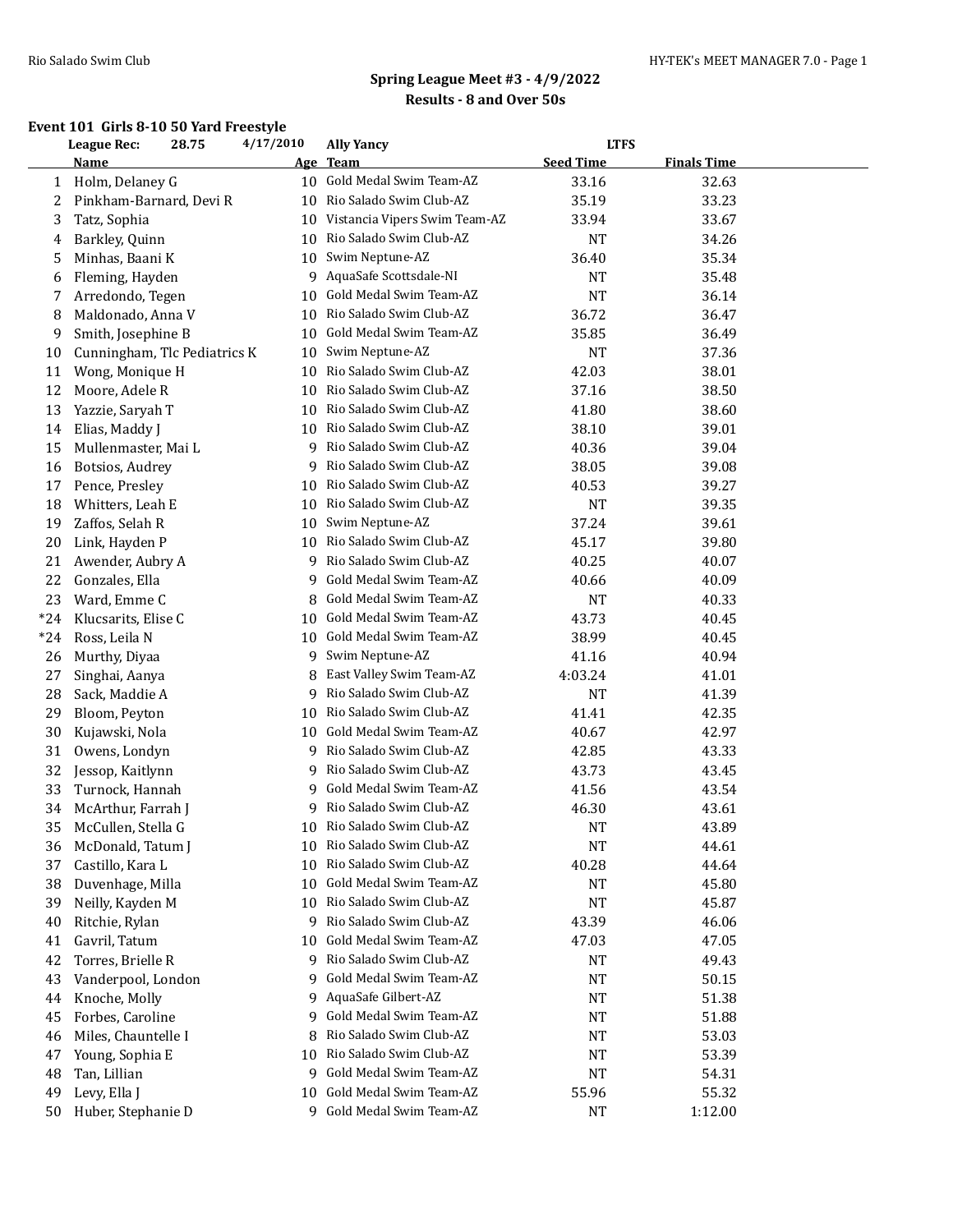#### Rio Salado Swim Club **HY-TEK's MEET MANAGER 7.0** - Page 2

# **Spring League Meet #3 - 4/9/2022 Results - 8 and Over 50s**

### **(Event 101 Girls 8-10 50 Yard Freestyle)**

|       | Name              | Age Team                  | <b>Seed Time</b> | <b>Finals Time</b> |
|-------|-------------------|---------------------------|------------------|--------------------|
| $---$ | Shirasat, Trisha  | AquaSafe Gilbert-AZ       | <b>NT</b>        | NS                 |
|       | --- Lutz, Cameron | 9 Gold Medal Swim Team-AZ | 39.72            | NS                 |
| $---$ | Elder. Zoe P      | 8 Rio Salado Swim Club-AZ | NT               | NS                 |
| $---$ | Dorris, Kavli     | Rio Salado Swim Club-AZ   | 46.34            | NS                 |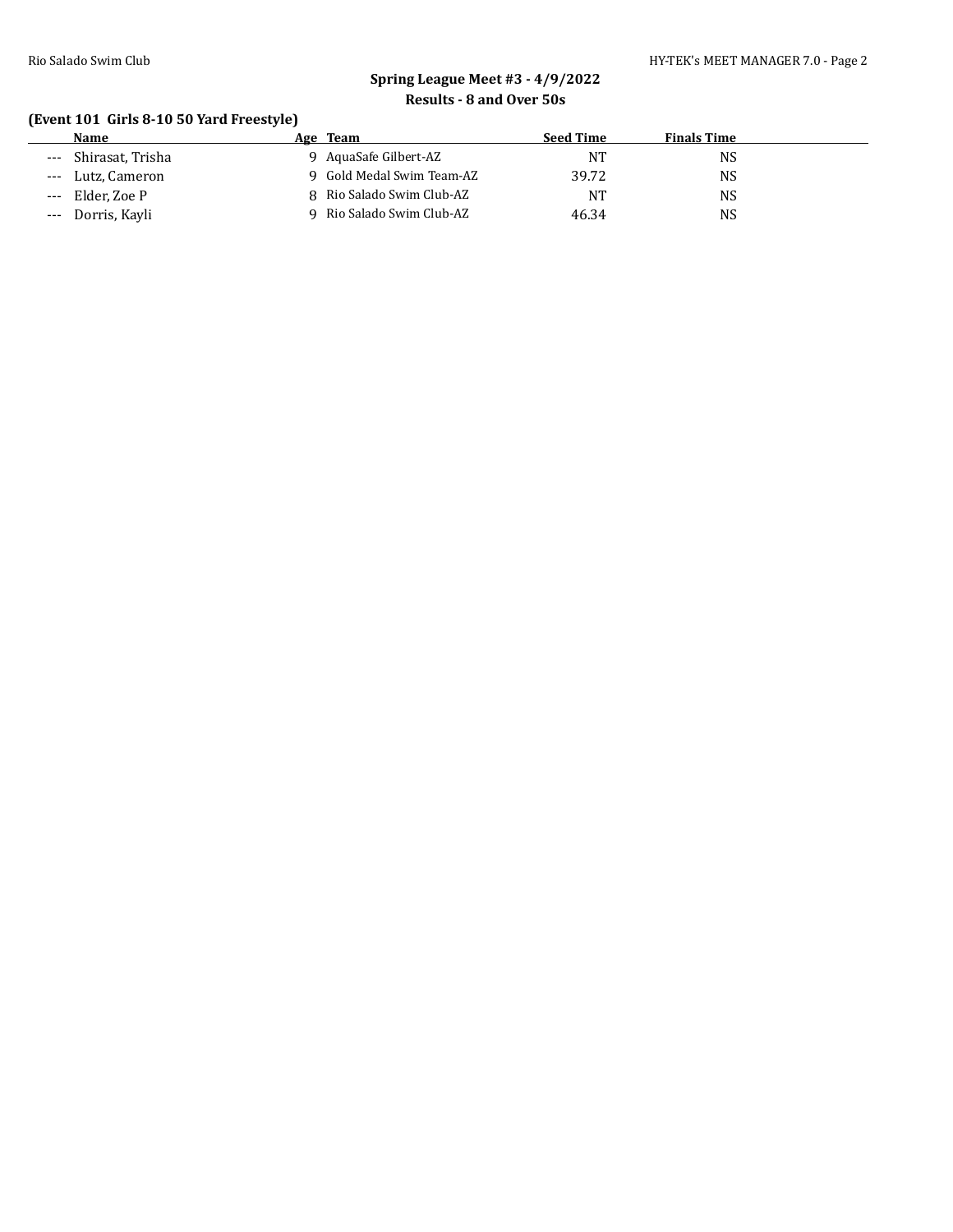## **Event 102 Boys 8-10 50 Yard Freestyle**

|       | League Rec:         | 29.52 | 9/15/2018 | <b>Grant Kellis</b>           | <b>RIOST-AZ</b>  |                    |  |
|-------|---------------------|-------|-----------|-------------------------------|------------------|--------------------|--|
|       | Name                |       | Age       | <b>Team</b>                   | <b>Seed Time</b> | <b>Finals Time</b> |  |
| 1     | Mangone, Dominic    |       | 10        | AquaSafe Scottsdale-NI        | <b>NT</b>        | 34.78              |  |
| 2     | Largent, Ashton C   |       | q         | Gold Medal Swim Team-AZ       | 36.01            | 35.05              |  |
| 3     | Henry, Luke         |       | 10        | AquaSafe Scottsdale-NI        | <b>NT</b>        | 35.19              |  |
| 4     | Kim, John           |       | 10        | Gold Medal Swim Team-AZ       | 38.14            | 35.80              |  |
| 5     | Zhu, Gavin          |       | q         | East Valley Swim Team-AZ      | 36.37            | 35.85              |  |
| 6     | Gan, Eric           |       | 9         | East Valley Swim Team-AZ      | 37.41            | 36.67              |  |
| 7     | Dille, Jacob B      |       | 9         | Rio Salado Swim Club-AZ       | 39.38            | 37.44              |  |
| 8     | Roemhild, Elias     |       | 10        | AquaSafe Gilbert-AZ           | 39.92            | 38.57              |  |
| 9     | Roth, Gus           |       | 10        | Rio Salado Swim Club-AZ       | 40.19            | 39.31              |  |
| 10    | Skousen, Luke       |       | 9         | Gold Medal Swim Team-AZ       | 46.77            | 41.03              |  |
| 11    | Hammer, Grant       |       | 9         | Vistancia Vipers Swim Team-AZ | 47.34            | 41.54              |  |
| 12    | Chong, Enung        |       | 10        | Gold Medal Swim Team-AZ       | 43.38            | 41.99              |  |
| 13    | Murphy, Seamus P    |       | 9         | Swim Neptune-AZ               | 42.29            | 43.01              |  |
| 14    | Albright, Blake M   |       | 10        | Gold Medal Swim Team-AZ       | 45.68            | 43.45              |  |
| 15    | Munoz, Mattox       |       | 9         | Gold Medal Swim Team-AZ       | 48.55            | 44.51              |  |
| 16    | Mundt, Dontae E     |       | 10        | Rio Salado Swim Club-AZ       | 45.34            | 44.85              |  |
| 17    | Werkman, Shane      |       | 9         | Gold Medal Swim Team-AZ       | <b>NT</b>        | 44.94              |  |
| 18    | Wiley, Jameson R    |       | 10        | Swim Neptune-AZ               | 44.05            | 46.10              |  |
| 19    | Harris, Ian         |       | 9         | Gold Medal Swim Team-AZ       | 53.09            | 46.46              |  |
| 20    | Ritter, Trevor      |       | 10        | AquaSafe Gilbert-AZ           | 47.84            | 46.89              |  |
| 21    | Jin, Timothy        |       | 9         | East Valley Swim Team-AZ      | 47.90            | 48.68              |  |
| 22    | Doughty, Liam       |       | 9         | Gold Medal Swim Team-AZ       | 48.13            | 49.45              |  |
| 23    | Goodwill, Chisum J  |       | 8         | Rio Salado Swim Club-AZ       | 48.39            | 49.50              |  |
| 24    | Aulman, Luke        |       | q         | Gold Medal Swim Team-AZ       | <b>NT</b>        | 50.70              |  |
| 25    | Bugueno, Ben        |       | 9         | Rio Salado Swim Club-AZ       | 57.82            | 54.82              |  |
| 26    | Baran, James R      |       | 9         | Swim Neptune-AZ               | <b>NT</b>        | 55.43              |  |
| 27    | Abraham, Eliath M   |       | 9         | Gold Medal Swim Team-AZ       | 1:14.26          | 1:27.24            |  |
| ---   | Crutchfield, Connor |       | 10        | AquaSafe Gilbert-AZ           | 44.48            | <b>NS</b>          |  |
| $---$ | Matthews, Colton A  |       | q         | Rio Salado Swim Club-AZ       | <b>NT</b>        | <b>NS</b>          |  |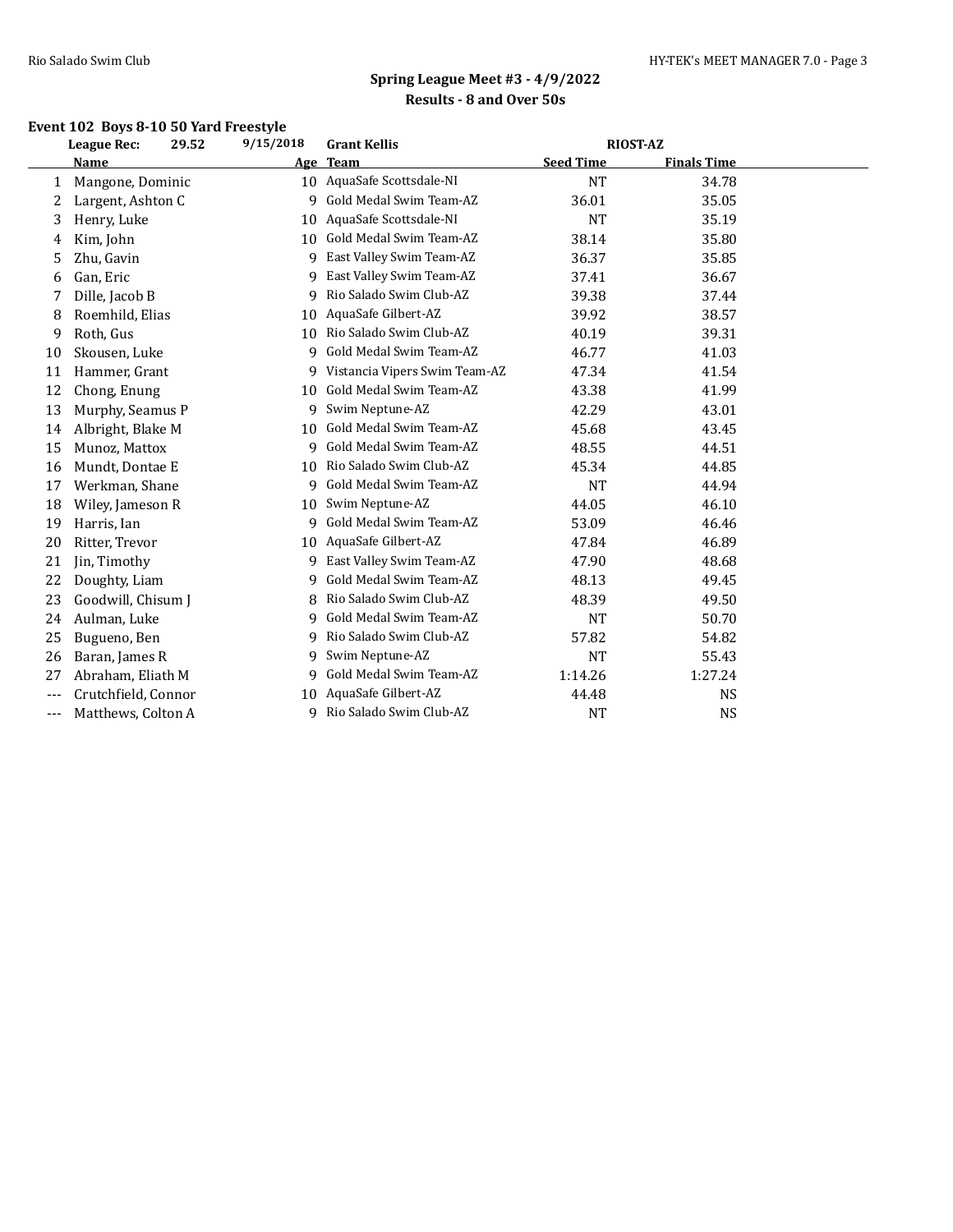### **Event 103 Girls 11-12 50 Yard Freestyle**

|       | 5/15/2010<br><b>LTFS</b><br><b>League Rec:</b><br>26.53<br><b>Victoria Toris</b> |    |                               |                  |                    |  |
|-------|----------------------------------------------------------------------------------|----|-------------------------------|------------------|--------------------|--|
|       | <b>Name</b>                                                                      |    | Age Team                      | <b>Seed Time</b> | <b>Finals Time</b> |  |
| 1     | Davis, Anna                                                                      | 11 | Gold Medal Swim Team-AZ       | 30.74            | 30.10              |  |
| 2     | McDonald, Maggi                                                                  | 11 | Vistancia Vipers Swim Team-AZ | 31.43            | 31.26              |  |
| 3     | Bryant, Ellie C                                                                  | 11 | Rio Salado Swim Club-AZ       | 33.05            | 32.52              |  |
| 4     | Friedrichs, Michelle                                                             | 12 | Gold Medal Swim Team-AZ       | 34.01            | 32.54              |  |
| 5     | Vats, Ishani R                                                                   | 12 | Rio Salado Swim Club-AZ       | 35.79            | 33.40              |  |
| 6     | Phillips, Daphne                                                                 | 11 | AquaSafe Gilbert-AZ           | 36.35            | 33.91              |  |
| 7     | Sanabia, Lily M                                                                  | 12 | Rio Salado Swim Club-AZ       | 38.47            | 35.87              |  |
| 8     | Griffin, Peyton R                                                                | 12 | Rio Salado Swim Club-AZ       | 35.95            | 36.67              |  |
| 9     | Cable, Anna                                                                      | 11 | Gold Medal Swim Team-AZ       | 35.96            | 36.75              |  |
| 10    | Sewell, Abby J                                                                   | 12 | Rio Salado Swim Club-AZ       | <b>NT</b>        | 36.82              |  |
| 11    | Johnson, Brooke T                                                                | 12 | Rio Salado Swim Club-AZ       | 37.82            | 37.07              |  |
| 12    | Arora, Shireen S                                                                 | 12 | Rio Salado Swim Club-AZ       | 37.04            | 37.45              |  |
| 13    | Wedell, Tatum                                                                    | 12 | Gold Medal Swim Team-AZ       | <b>NT</b>        | 37.89              |  |
| 14    | Wolfort, Phoebe                                                                  | 11 | Gold Medal Swim Team-AZ       | 37.43            | 38.17              |  |
| 15    | Ettwein, Reagan S                                                                | 11 | Rio Salado Swim Club-AZ       | 37.17            | 38.18              |  |
| 16    | Zamora, Sterling F                                                               | 11 | Rio Salado Swim Club-AZ       | 36.67            | 38.65              |  |
| 17    | Peacock, Maiya                                                                   | 12 | Gold Medal Swim Team-AZ       | NT               | 39.51              |  |
| 18    | Kokkonen, Olivia B                                                               | 11 | Rio Salado Swim Club-AZ       | <b>NT</b>        | 39.99              |  |
| 19    | Misitano, Emma E                                                                 | 11 | Rio Salado Swim Club-AZ       | 42.33            | 40.04              |  |
| 20    | Shafer, Isabella                                                                 | 11 | AquaSafe Scottsdale-NI        | <b>NT</b>        | 40.13              |  |
| 21    | Siddiqui, Zoya E                                                                 | 11 | Swim Neptune-AZ               | <b>NT</b>        | 40.32              |  |
| 22    | Dufort, Lydia R                                                                  | 11 | Rio Salado Swim Club-AZ       | 39.87            | 40.34              |  |
| 23    | Henson, Emalee                                                                   | 11 | Gold Medal Swim Team-AZ       | 40.50            | 41.25              |  |
| 24    | Kendall, Emma E                                                                  | 11 | Rio Salado Swim Club-AZ       | <b>NT</b>        | 43.37              |  |
| 25    | Mahathongdy, Reia                                                                | 12 | Gold Medal Swim Team-AZ       | <b>NT</b>        | 43.95              |  |
| 26    | Stanley, Claire                                                                  | 11 | Rio Salado Swim Club-AZ       | 39.75            | 44.80              |  |
| 27    | Gishey-Harmon, Phoenix                                                           | 12 | Gold Medal Swim Team-AZ       | 47.99            | 45.08              |  |
| 28    | Deshmukh, Sanika R                                                               | 11 | Rio Salado Swim Club-AZ       | NT               | 45.66              |  |
| 29    | Hiremath, Leela                                                                  | 11 | AquaSafe Gilbert-AZ           | <b>NT</b>        | 46.41              |  |
| 30    | Benson, Gabrianna                                                                | 11 | AquaSafe Gilbert-AZ           | 54.57            | 47.98              |  |
| 31    | Coscarelli, Cicily C                                                             | 11 | Rio Salado Swim Club-AZ       | 52.18            | 53.04              |  |
| ---   | Sahai, Mirna C                                                                   | 11 | Rio Salado Swim Club-AZ       | 40.44            | <b>NS</b>          |  |
| $---$ | Magnuson, Taylor                                                                 | 11 | Gold Medal Swim Team-AZ       | 44.63            | <b>NS</b>          |  |
| ---   | Ballard, Brianna L                                                               |    | 11 Rio Salado Swim Club-AZ    | 37.49            | <b>NS</b>          |  |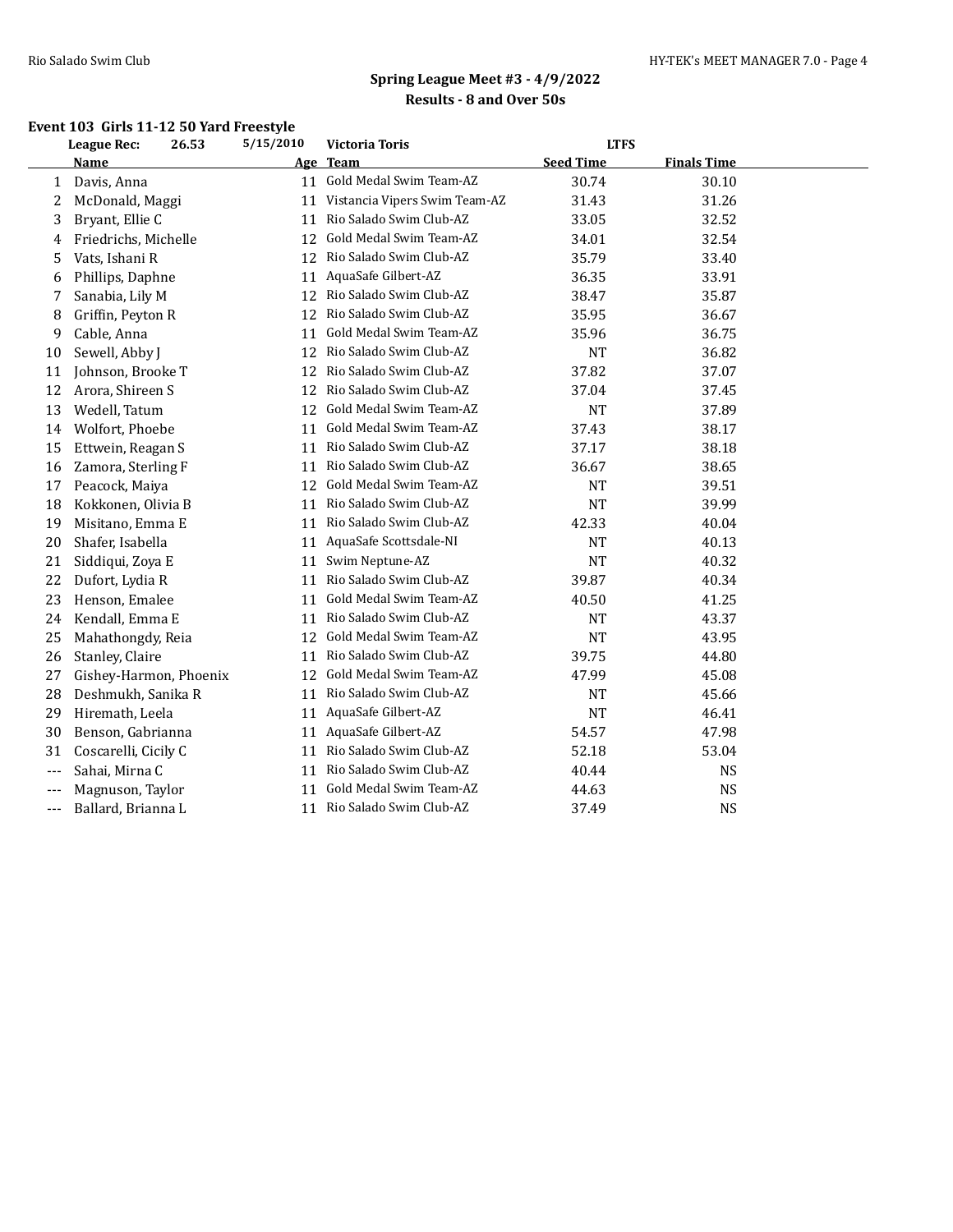## **Event 104 Boys 11-12 50 Yard Freestyle**

|       | League Rec:               | 27.03 | 5/20/2016       | <b>Hudson Boe</b>             | <b>DFSC</b>      |                    |  |
|-------|---------------------------|-------|-----------------|-------------------------------|------------------|--------------------|--|
|       | Name                      |       | Age             | <b>Team</b>                   | <b>Seed Time</b> | <b>Finals Time</b> |  |
| $*1$  | Niemoth, Elliot D         |       | 12 <sup>1</sup> | Gold Medal Swim Team-AZ       | 29.46            | 29.28              |  |
| $^*1$ | Lopez Anchia, Javier      |       | 12              | Gold Medal Swim Team-AZ       | 29.74            | 29.28              |  |
| 3     | Lindley, James            |       | 12              | Gold Medal Swim Team-AZ       | 30.89            | 29.83              |  |
| 4     | Boujaou, Ayman            |       | 12              | Gold Medal Swim Team-AZ       | 33.93            | 30.14              |  |
| 5     | Moore, Travis             |       | 11              | Rio Salado Swim Club-AZ       | <b>NT</b>        | 31.22              |  |
| 6     | Mullenaux, Mark A         |       | 12              | Rio Salado Swim Club-AZ       | 32.43            | 33.12              |  |
| 7     | Udar, Ronav               |       | 12              | Gold Medal Swim Team-AZ       | 36.16            | 33.79              |  |
| 8     | Myerson, Kiyano           |       | 12              | Gold Medal Swim Team-AZ       | 36.32            | 34.73              |  |
| 9     | Cole, Ben R               |       | 11              | Rio Salado Swim Club-AZ       | 38.45            | 34.91              |  |
| 10    | Jones, Henry T            |       | 12              | Rio Salado Swim Club-AZ       | 35.37            | 35.67              |  |
| 11    | Sisco, Bryce E            |       | 12              | Rio Salado Swim Club-AZ       | 35.33            | 36.62              |  |
| 12    | Streit, Emerson           |       | 11              | Gold Medal Swim Team-AZ       | <b>NT</b>        | 36.72              |  |
| 13    | Costello, Tristan J       |       | 12              | Rio Salado Swim Club-AZ       | 43.03            | 36.90              |  |
| 14    | Goodwill, Mathew P        |       | 11              | Rio Salado Swim Club-AZ       | 36.66            | 38.21              |  |
| 15    | Chadwick, Corwyn M        |       | 12              | Rio Salado Swim Club-AZ       | 37.75            | 38.69              |  |
| 16    | Cowart, McKay M           |       | 11              | Rio Salado Swim Club-AZ       | <b>NT</b>        | 38.72              |  |
| 17    | Leybovich, Aaron          |       | 12              | Gold Medal Swim Team-AZ       | 42.71            | 39.60              |  |
| 18    | Forbes, Carter            |       | 12              | Gold Medal Swim Team-AZ       | 49.26            | 41.21              |  |
| 19    | Nigam, Aviral             |       | 12              | East Valley Swim Team-AZ      | 43.79            | 42.11              |  |
| 20    | Ainsworth, Caleb          |       | 11              | Rio Salado Swim Club-AZ       | 39.44            | 42.24              |  |
| 21    | Molinich, Lucas or Luke A |       | 11              | Rio Salado Swim Club-AZ       | 45.25            | 44.30              |  |
| 22    | Nonde, Chengelo           |       | 12              | Gold Medal Swim Team-AZ       | <b>NT</b>        | 44.37              |  |
| 23    | Dutt, Vishal              |       | 11              | Gold Medal Swim Team-AZ       | 49.50            | 47.50              |  |
| 24    | Pagazani, Lucas           |       | 12              | Gold Medal Swim Team-AZ       | <b>NT</b>        | 47.58              |  |
| 25    | Bartlett, Michael         |       | 11              | Gold Medal Swim Team-AZ       | 49.03            | 48.13              |  |
| 26    | Tappero, William          |       | 11              | Vistancia Vipers Swim Team-AZ | 50.50            | 50.39              |  |
| 27    | Islam, Rumi               |       | 12              | Gold Medal Swim Team-AZ       | <b>NT</b>        | 55.47              |  |
| 28    | Arunkumar, Arjun          |       | 11              | Rio Salado Swim Club-AZ       | 37.59            | 1:04.90            |  |
| 29    | Duvall, Joseph L          |       | 12              | Rio Salado Swim Club-AZ       | 1:06.50          | 1:06.10            |  |
| $---$ | Tirumalasetty, Shanmikh   |       | 11              | Gold Medal Swim Team-AZ       | <b>NT</b>        | <b>NS</b>          |  |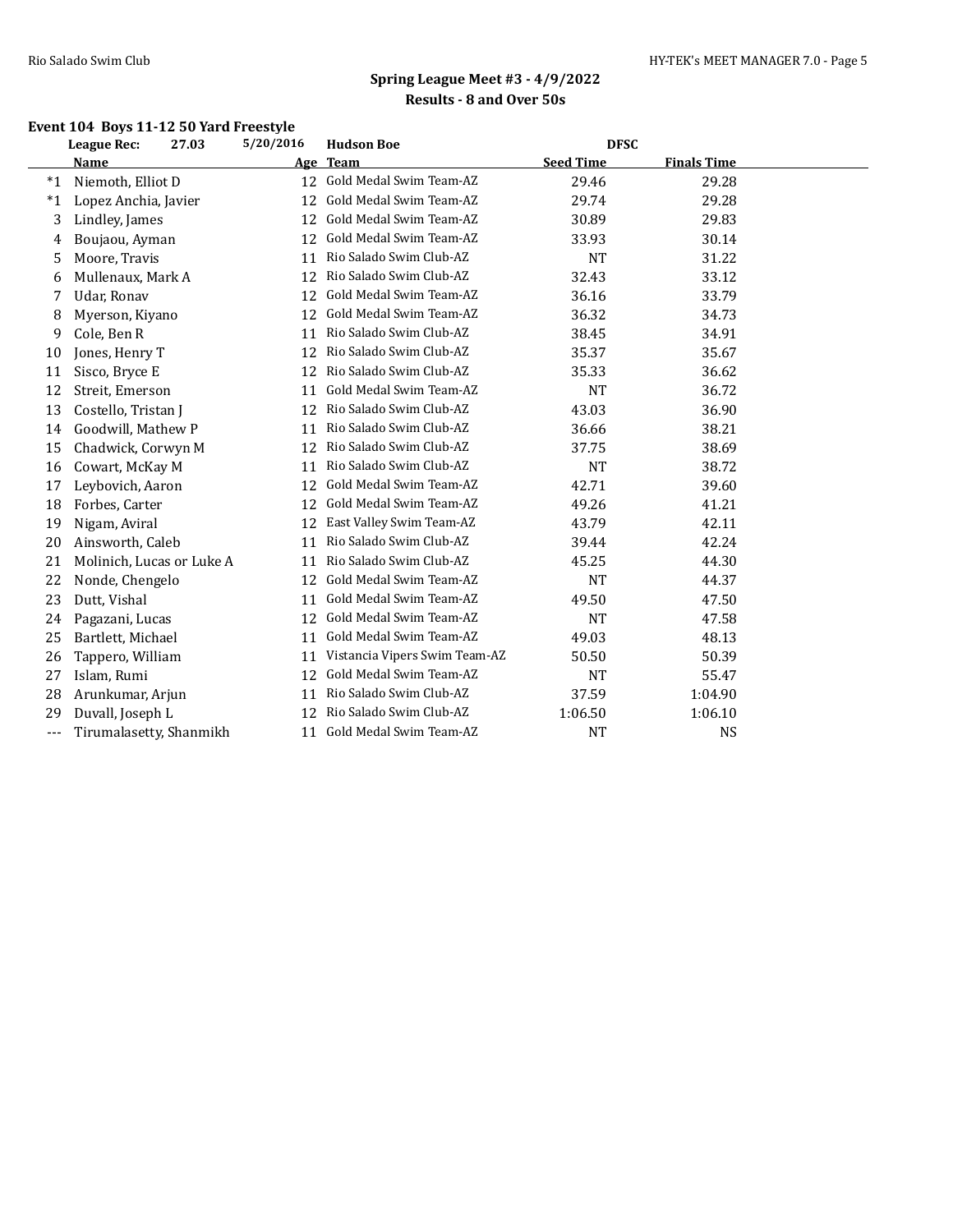### **Event 105 Girls 13 & Over 50 Yard Freestyle**

|       | League Rec:         | 27.56 | 4/3/2010 | <b>Ann Y Chen</b>       | <b>RIO</b>       |                    |  |
|-------|---------------------|-------|----------|-------------------------|------------------|--------------------|--|
|       | <b>Name</b>         |       | Age      | <b>Team</b>             | <b>Seed Time</b> | <b>Finals Time</b> |  |
| 1     | Lane, Grace M       |       | 13       | Gold Medal Swim Team-AZ | 29.78            | 28.93              |  |
| 2     | McLeod, Kalyn V     |       | 15       | Gold Medal Swim Team-AZ | 29.94            | 29.36              |  |
| 3     | Ross, Cailyn        |       | 13       | Gold Medal Swim Team-AZ | 29.70            | 29.55              |  |
| 4     | Cowart, Jensen H    |       | 13       | Rio Salado Swim Club-AZ | <b>NT</b>        | 29.85              |  |
| 5     | Golubchik, Jamie C  |       | 13       | Swim Neptune-AZ         | 31.74            | 30.11              |  |
| 6     | Lipp, Megan         |       | 13       | Gold Medal Swim Team-AZ | 30.29            | 30.31              |  |
| 7     | Lanigan, Esmeralda  |       | 13       | Gold Medal Swim Team-AZ | 30.14            | 31.20              |  |
| 8     | de Vries, Riley K   |       | 13       | Gold Medal Swim Team-AZ | 30.82            | 31.38              |  |
| 9     | Roldan, Madison     |       | 14       | Gold Medal Swim Team-AZ | 32.55            | 32.03              |  |
| 10    | Fishman, Hannah C   |       | 13       | Gold Medal Swim Team-AZ | 32.42            | 32.08              |  |
| 11    | Savoy, Hawa K       |       | 13       | Gold Medal Swim Team-AZ | 32.01            | 32.26              |  |
| 12    | Stiff, Klarissa C   |       | 15       | Gold Medal Swim Team-AZ | 37.05            | 33.56              |  |
| 13    | Anderson, Toree     |       | 14       | Gold Medal Swim Team-AZ | 34.05            | 34.03              |  |
| 14    | Li, Arianna         |       | 13       | Gold Medal Swim Team-AZ | 33.21            | 34.26              |  |
| 15    | Knabe, Sophia A     |       | 13       | Rio Salado Swim Club-AZ | 33.96            | 34.40              |  |
| 16    | Bartlett, Madison   |       | 13       | Gold Medal Swim Team-AZ | 34.04            | 34.56              |  |
| 17    | McKeown, Esther     |       | 13       | Rio Salado Swim Club-AZ | <b>NT</b>        | 35.42              |  |
| 18    | Sherlin, Mariska A  |       | 13       | Rio Salado Swim Club-AZ | 35.40            | 35.97              |  |
| 19    | Deshpande, Shreya   |       | 13       | Gold Medal Swim Team-AZ | 36.39            | 36.08              |  |
| 20    | Waychoff, Charlie J |       | 13       | Rio Salado Swim Club-AZ | 34.87            | 36.63              |  |
| 21    | Kaur, Sam           |       | 14       | Rio Salado Swim Club-AZ | 38.20            | 38.38              |  |
| 22    | Porteck, Fiona O    |       | 13       | Rio Salado Swim Club-AZ | 40.37            | 39.06              |  |
| 23    | Nevels, Ellie A     |       | 14       | Rio Salado Swim Club-AZ | <b>NT</b>        | 40.75              |  |
| 24    | Swaim, Layla S      |       | 14       | Rio Salado Swim Club-AZ | 47.41            | 46.90              |  |
| $---$ | Nunn, Camrynn       |       | 13       | Gold Medal Swim Team-AZ | 36.99            | <b>NS</b>          |  |
| ---   | Anaya, Jaydan A     |       | 15       | Rio Salado Swim Club-AZ | 30.94            | NS                 |  |
| $---$ | Mehta, Rayna        |       | 16       | AquaSafe Scottsdale-NI  | <b>NT</b>        | <b>NS</b>          |  |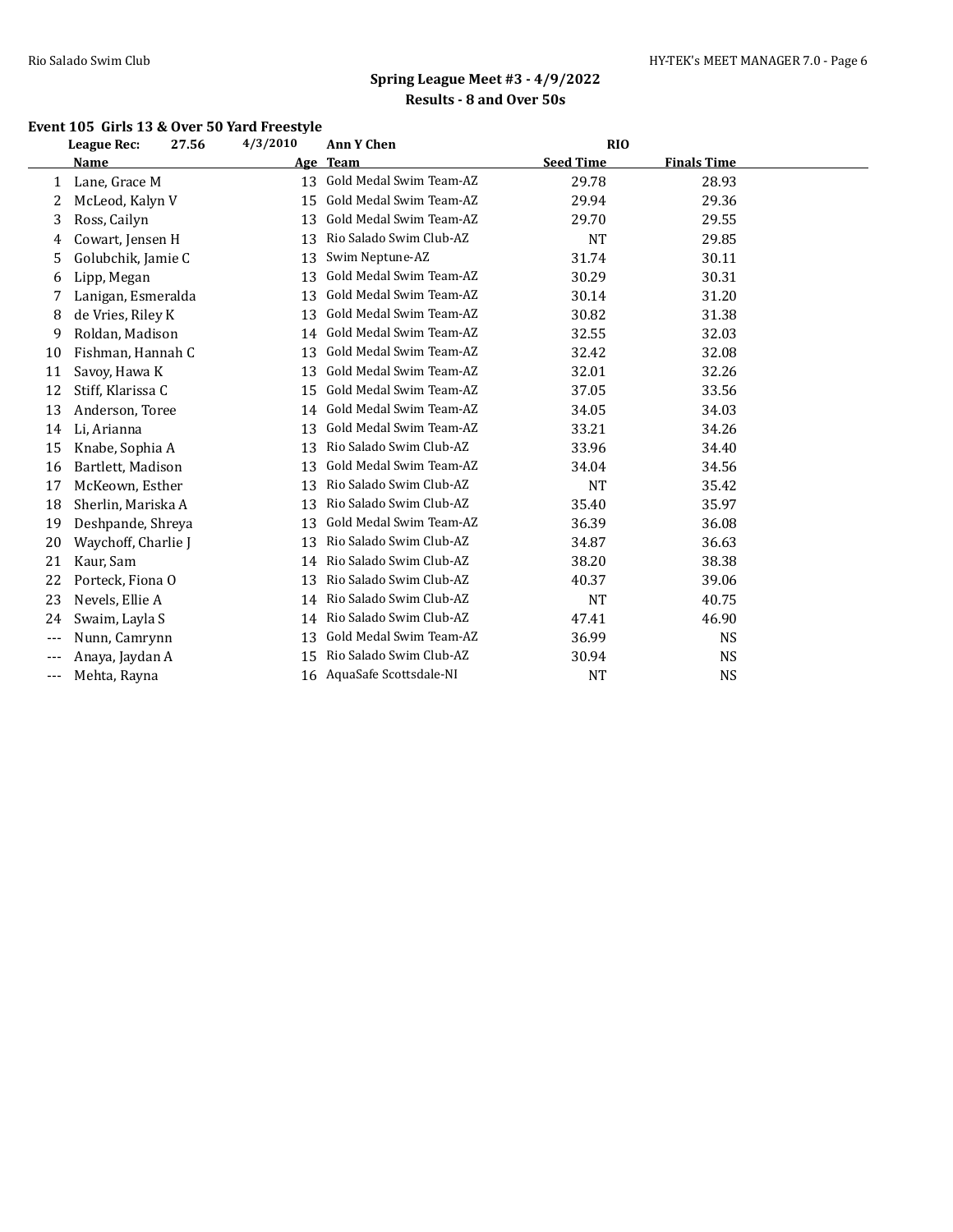## **Event 106 Boys 13 & Over 50 Yard Freestyle**

|     | <b>League Rec:</b>  | 23.64 | 4/18/2009 | <b>Derek Buckley</b>       | <b>MAC</b>       |                    |  |
|-----|---------------------|-------|-----------|----------------------------|------------------|--------------------|--|
|     | Name                |       |           | Age Team                   | <b>Seed Time</b> | <b>Finals Time</b> |  |
|     | Harrison, Brayden   |       | 13        | AquaSafe Scottsdale-NI     | <b>NT</b>        | 27.80              |  |
|     | Vo, Donovan T       |       | 14        | Gold Medal Swim Team-AZ    | 27.81            | 28.19              |  |
| 3.  | Bolenbaugh, Seth    |       | 14        | Gold Medal Swim Team-AZ    | 29.07            | 28.42              |  |
| 4   | Lu, Darwin          |       | 13        | Gold Medal Swim Team-AZ    | 30.98            | 29.80              |  |
| 5.  | Werkman, Justin     |       | 13        | Gold Medal Swim Team-AZ    | 33.57            | 30.03              |  |
| 6   | Becki, Tye O        |       | 13        | Rio Salado Swim Club-AZ    | 30.51            | 30.12              |  |
|     | Tyagi, Aditya       |       | 13        | AquaSafe Scottsdale-NI     | <b>NT</b>        | 30.66              |  |
| 8   | Stockton, Patrick E |       | 13        | Rio Salado Swim Club-AZ    | <b>NT</b>        | 31.47              |  |
| 9   | Carter, Mason E     |       | 13        | Rio Salado Swim Club-AZ    | 31.08            | 31.84              |  |
| 10  | Roldan, Ethan       |       | 16        | Gold Medal Swim Team-AZ    | 35.10            | 32.16              |  |
| 11  | Lair, Max           |       | 13        | AquaSafe Scottsdale-NI     | <b>NT</b>        | 33.12              |  |
| 12  | Gutierrez, Joseph   |       | 14        | AquaSafe Gilbert-AZ        | 31.69            | 33.40              |  |
| 13  | Richardson, Alexi   |       | 13        | Gold Medal Swim Team-AZ    | <b>NT</b>        | 37.25              |  |
| 14  | Amburgey, Jayden R  |       | 13        | Rio Salado Swim Club-AZ    | 44.08            | 41.46              |  |
| 15  | Wayland, William A  |       | 13        | Rio Salado Swim Club-AZ    | <b>NT</b>        | 43.63              |  |
| 16  | Khan, Ayaan S       |       | 14        | Rio Salado Swim Club-AZ    | <b>NT</b>        | 50.78              |  |
| --- | Bui, Kenneth K      |       | 15        | Gold Medal Swim Team-AZ    | 45.86            | <b>NS</b>          |  |
| --- | Anderson, Amir O    |       |           | 14 Rio Salado Swim Club-AZ | 35.57            | <b>NS</b>          |  |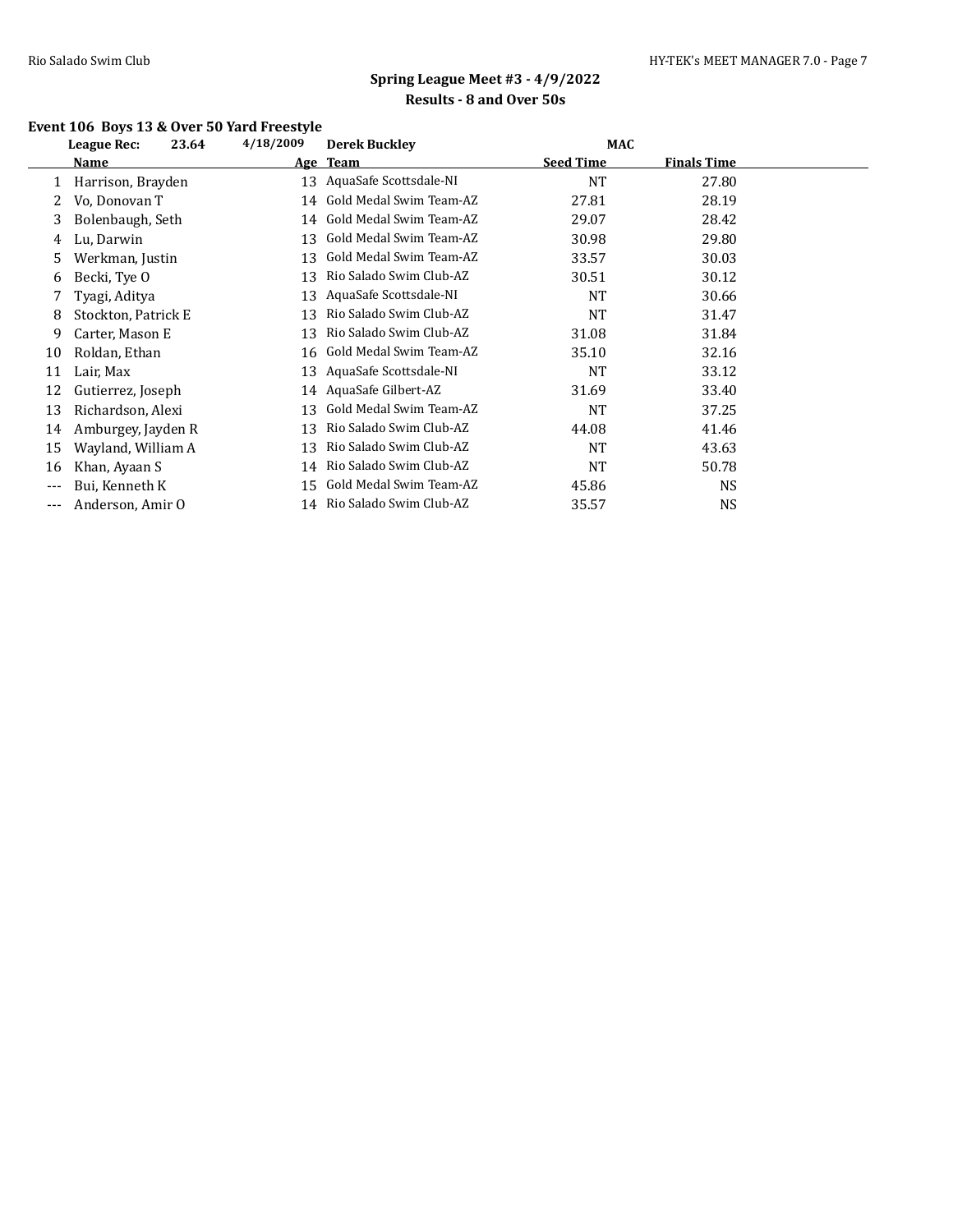#### **Event 107 Girls 8-10 50 Yard Backstroke**

|     | <b>League Rec:</b>           | 34.43 | 4/17/2010 | <b>Ally Yancy</b>             | <b>LTFS</b>      |                    |  |
|-----|------------------------------|-------|-----------|-------------------------------|------------------|--------------------|--|
|     | Name                         |       | Age       | <b>Team</b>                   | <b>Seed Time</b> | <b>Finals Time</b> |  |
| 1   | Holm, Delaney G              |       | 10        | Gold Medal Swim Team-AZ       | 39.76            | 39.35              |  |
| 2   | Barkley, Quinn               |       | 10        | Rio Salado Swim Club-AZ       | <b>NT</b>        | 39.78              |  |
| 3   | Tatz, Sophia                 |       | 10        | Vistancia Vipers Swim Team-AZ | 41.84            | 40.13              |  |
| 4   | Whitters, Leah E             |       | 10        | Rio Salado Swim Club-AZ       | <b>NT</b>        | 43.09              |  |
| 5   | Pinkham-Barnard, Devi R      |       | 10        | Rio Salado Swim Club-AZ       | 45.54            | 43.27              |  |
| 6   | Minhas, Baani K              |       | 10        | Swim Neptune-AZ               | 41.49            | 44.06              |  |
| 7   | Arredondo, Tegen             |       | 10        | Gold Medal Swim Team-AZ       | <b>NT</b>        | 44.71              |  |
| 8   | Sack, Maddie A               |       | 9         | Rio Salado Swim Club-AZ       | <b>NT</b>        | 47.05              |  |
| 9   | Ward, Emme C                 |       | 8         | Gold Medal Swim Team-AZ       | <b>NT</b>        | 47.71              |  |
| 10  | Botsios, Audrey              |       | 9         | Rio Salado Swim Club-AZ       | 46.84            | 47.76              |  |
| 11  | Moore, Adele R               |       | 10        | Rio Salado Swim Club-AZ       | 49.30            | 47.96              |  |
| 12  | Mullenmaster, Mai L          |       | 9         | Rio Salado Swim Club-AZ       | 46.86            | 47.98              |  |
| 13  | Ross, Leila N                |       | 10        | Gold Medal Swim Team-AZ       | 45.47            | 48.35              |  |
| 14  | Cunningham, Tlc Pediatrics K |       | 10        | Swim Neptune-AZ               | <b>NT</b>        | 48.41              |  |
| 15  | Link, Hayden P               |       | 10        | Rio Salado Swim Club-AZ       | 52.53            | 49.41              |  |
| 16  | Gavril, Tatum                |       | 10        | Gold Medal Swim Team-AZ       | 51.48            | 49.46              |  |
| 17  | Kujawski, Nola               |       | 10        | Gold Medal Swim Team-AZ       | <b>NT</b>        | 49.59              |  |
| 18  | Smith, Josephine B           |       | 10        | Gold Medal Swim Team-AZ       | 51.40            | 50.21              |  |
| 19  | Awender, Aubry A             |       | 9         | Rio Salado Swim Club-AZ       | 50.75            | 50.24              |  |
| 20  | Griffith, Payton A           |       | 10        | Swim Neptune-AZ               | 54.59            | 50.40              |  |
| 21  | Castillo, Kara L             |       | 10        | Rio Salado Swim Club-AZ       | 50.57            | 51.55              |  |
| 22  | Gonzales, Ella               |       | 9         | Gold Medal Swim Team-AZ       | 53.52            | 51.77              |  |
| 23  | Pence, Presley               |       | 10        | Rio Salado Swim Club-AZ       | 52.28            | 52.24              |  |
| 24  | Singhai, Aanya               |       | 8         | East Valley Swim Team-AZ      | 52.85            | 52.35              |  |
| 25  | McArthur, Farrah J           |       | 9         | Rio Salado Swim Club-AZ       | 54.25            | 52.46              |  |
| 26  | Yazzie, Saryah T             |       | 10        | Rio Salado Swim Club-AZ       | 51.59            | 52.91              |  |
| 27  | Zaffos, Selah R              |       | 10        | Swim Neptune-AZ               | 48.07            | 53.54              |  |
| 28  | Bloom, Peyton                |       | 10        | Rio Salado Swim Club-AZ       | 51.92            | 53.81              |  |
| 29  | Klucsarits, Elise C          |       | 10        | Gold Medal Swim Team-AZ       | 56.07            | 53.91              |  |
| 30  | Neilly, Kayden M             |       | 10        | Rio Salado Swim Club-AZ       | <b>NT</b>        | 53.92              |  |
| 31  | Murthy, Diyaa                |       | 9         | Swim Neptune-AZ               | 52.08            | 54.48              |  |
| 32  | McDonald, Tatum J            |       | 10        | Rio Salado Swim Club-AZ       | <b>NT</b>        | 56.34              |  |
| 33  | Tan, Lillian                 |       | 9         | Gold Medal Swim Team-AZ       | <b>NT</b>        | 56.77              |  |
| 34  | McCullen, Stella G           |       | 10        | Rio Salado Swim Club-AZ       | <b>NT</b>        | 57.17              |  |
| 35  | Duvenhage, Milla             |       | 10        | Gold Medal Swim Team-AZ       | <b>NT</b>        | 57.42              |  |
| 36  | Turnock, Hannah              |       | 9         | Gold Medal Swim Team-AZ       | 51.80            | 58.48              |  |
| 37  | Ritchie, Rylan               |       | 9         | Rio Salado Swim Club-AZ       | 1:01.84          | 58.61              |  |
| 38  | Forbes, Caroline             |       | 9         | Gold Medal Swim Team-AZ       | NT               | 58.87              |  |
| 39  | Vanderpool, London           |       | 9         | Gold Medal Swim Team-AZ       | NT               | 59.69              |  |
| 40  | Levy, Ella J                 |       | 10        | Gold Medal Swim Team-AZ       | 1:03.25          | 1:00.70            |  |
| 41  | Knoche, Molly                |       | 9         | AquaSafe Gilbert-AZ           | NT               | 1:03.82            |  |
| 42  | Huber, Stephanie D           |       | 9         | Gold Medal Swim Team-AZ       | NT               | 1:53.08            |  |
| --- | Owens, Londyn                |       | 9         | Rio Salado Swim Club-AZ       | 54.90            | DQ                 |  |
| --- | Lutz, Cameron                |       | 9         | Gold Medal Swim Team-AZ       | 51.80            | <b>NS</b>          |  |
| --- | Shirasat, Trisha             |       |           | 9 AquaSafe Gilbert-AZ         | NT               | <b>NS</b>          |  |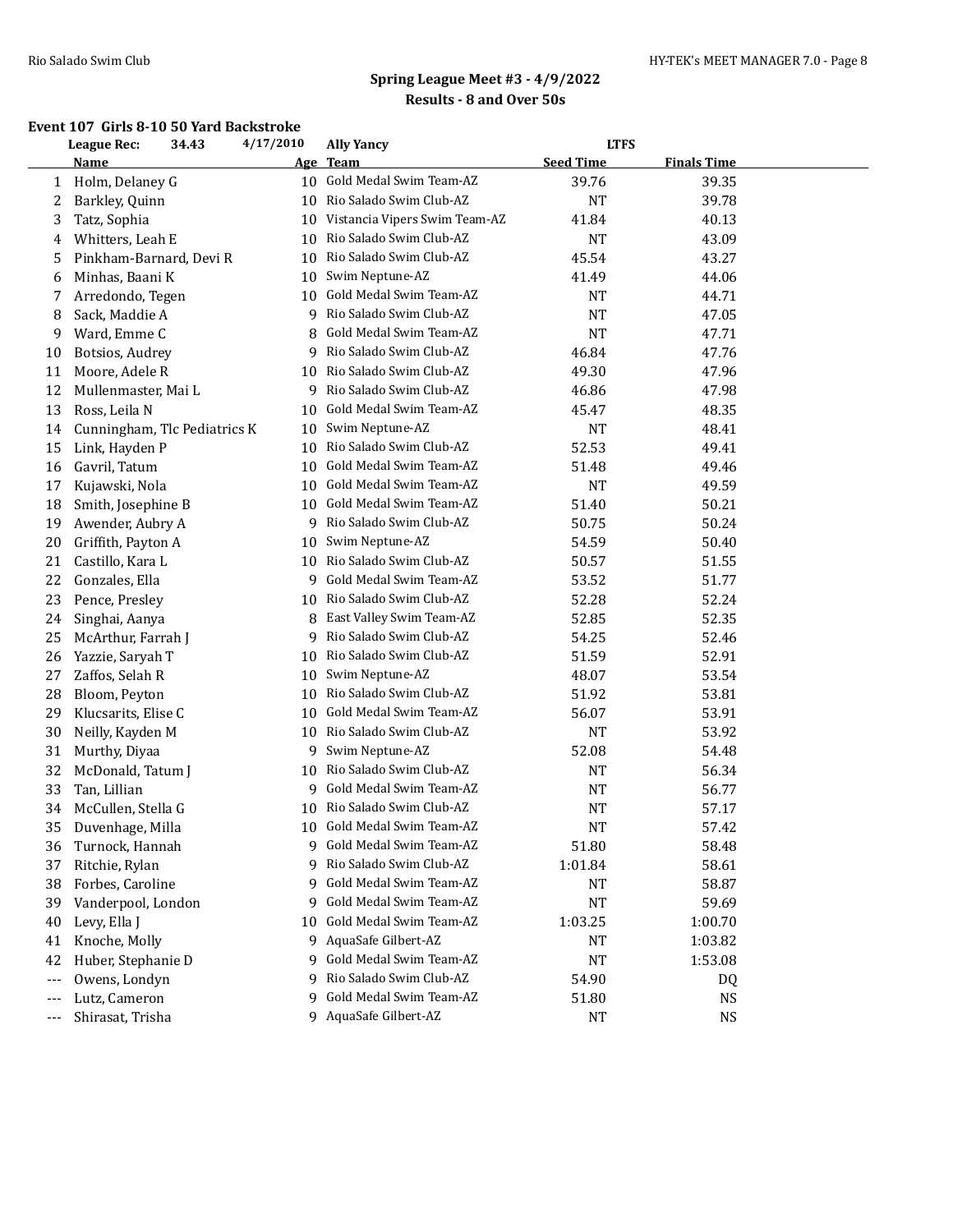## **Event 108 Boys 8-10 50 Yard Backstroke**

|       | <b>League Rec:</b>  | 37.42 | 9/15/2018 | <b>Grant Kellis</b>       | <b>RIOST-AZ</b>  |                    |  |
|-------|---------------------|-------|-----------|---------------------------|------------------|--------------------|--|
|       | Name                |       | Age       | <b>Team</b>               | <b>Seed Time</b> | <b>Finals Time</b> |  |
| 1     | Henry, Luke         |       |           | 10 AquaSafe Scottsdale-NI | <b>NT</b>        | 40.91              |  |
| 2     | Mangone, Dominic    |       | 10        | AquaSafe Scottsdale-NI    | <b>NT</b>        | 42.29              |  |
| 3     | Largent, Ashton C   |       | 9         | Gold Medal Swim Team-AZ   | 44.55            | 43.96              |  |
| 4     | Gan, Eric           |       | 9         | East Valley Swim Team-AZ  | 45.27            | 45.76              |  |
| 5     | Roemhild, Elias     |       | 10        | AquaSafe Gilbert-AZ       | 49.41            | 46.85              |  |
| 6     | Kim, John           |       | 10        | Gold Medal Swim Team-AZ   | 49.69            | 49.08              |  |
| 7     | Dille, Jacob B      |       | 9         | Rio Salado Swim Club-AZ   | 45.84            | 49.21              |  |
| 8     | Burningham, Jack    |       | 9         | Rio Salado Swim Club-AZ   | 53.85            | 49.39              |  |
| 9     | Skousen, Luke       |       | 9         | Gold Medal Swim Team-AZ   | 53.31            | 52.70              |  |
| 10    | Ritter, Trevor      |       | 10        | AquaSafe Gilbert-AZ       | 55.59            | 53.37              |  |
| 11    | Zhu, Gavin          |       | 9         | East Valley Swim Team-AZ  | 48.88            | 53.88              |  |
| 12    | Harris, Ian         |       | 9         | Gold Medal Swim Team-AZ   | 1:00.00          | 53.98              |  |
| 13    | Goodwill, Chisum J  |       |           | Rio Salado Swim Club-AZ   | 1:03.01          | 54.75              |  |
| 14    | Chong, Enung        |       | 10        | Gold Medal Swim Team-AZ   | 52.18            | 55.06              |  |
| 15    | Albright, Blake M   |       | 10        | Gold Medal Swim Team-AZ   | 56.65            | 55.09              |  |
| 16    | Murphy, Seamus P    |       | 9         | Swim Neptune-AZ           | 56.99            | 55.56              |  |
| 17    | Wiley, Jameson R    |       | 10        | Swim Neptune-AZ           | 52.51            | 55.95              |  |
| 18    | Jin, Timothy        |       | 9         | East Valley Swim Team-AZ  | 57.64            | 57.70              |  |
| 19    | Werkman, Shane      |       | 9         | Gold Medal Swim Team-AZ   | <b>NT</b>        | 58.88              |  |
| 20    | Munoz, Mattox       |       | 9         | Gold Medal Swim Team-AZ   | 1:05.74          | 58.91              |  |
| 21    | Bugueno, Ben        |       | 9         | Rio Salado Swim Club-AZ   | 1:01.06          | 59.52              |  |
| 22    | Matthews, Colton A  |       | 9         | Rio Salado Swim Club-AZ   | <b>NT</b>        | 1:03.95            |  |
| 23    | Doughty, Liam       |       | 9         | Gold Medal Swim Team-AZ   | 57.39            | 1:04.21            |  |
| 24    | Baran, James R      |       | 9         | Swim Neptune-AZ           | <b>NT</b>        | 1:14.25            |  |
| 25    | Abraham, Eliath M   |       | 9         | Gold Medal Swim Team-AZ   | 1:25.20          | 1:19.40            |  |
| ---   | Crutchfield, Connor |       | 10.       | AquaSafe Gilbert-AZ       | 53.76            | NS                 |  |
| $---$ | Aulman, Luke        |       | 9         | Gold Medal Swim Team-AZ   | <b>NT</b>        | <b>NS</b>          |  |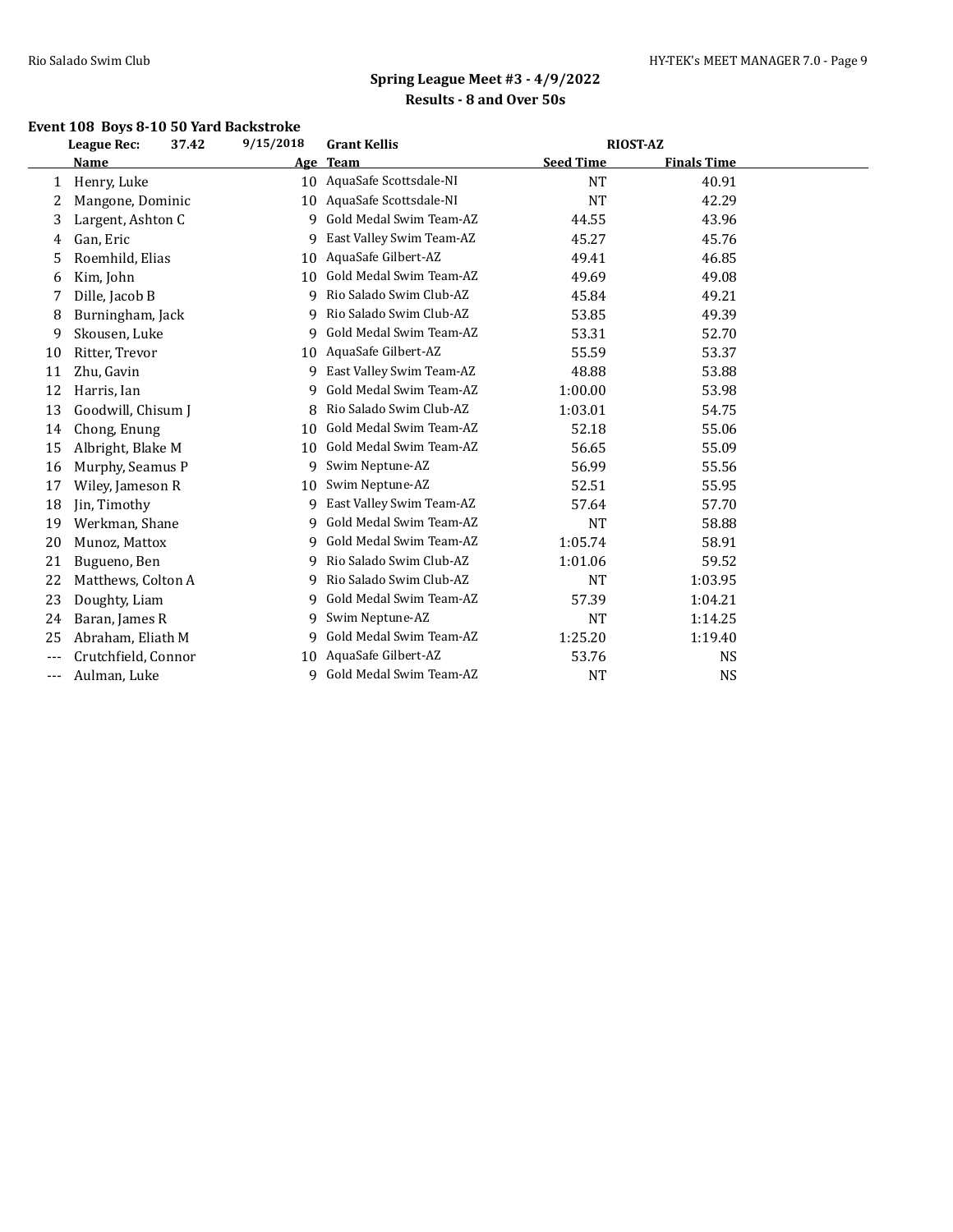#### **Event 109 Girls 11-12 50 Yard Backstroke**

|       | League Rec:            | 31.53 | 4/17/2010 | Victoria Toris                   | <b>LTFS</b>      |                    |  |
|-------|------------------------|-------|-----------|----------------------------------|------------------|--------------------|--|
|       | Name                   |       | Age       | <b>Team</b>                      | <b>Seed Time</b> | <b>Finals Time</b> |  |
| 1     | McDonald, Maggi        |       |           | 11 Vistancia Vipers Swim Team-AZ | 38.00            | 37.53              |  |
| 2     | Walden, Taylee         |       |           | 12 Rio Salado Swim Club-AZ       | 38.19            | 38.26              |  |
| 3     | Davis, Anna            |       | 11        | Gold Medal Swim Team-AZ          | 39.36            | 38.51              |  |
| 4     | Bryant, Ellie C        |       | 11        | Rio Salado Swim Club-AZ          | 38.79            | 38.55              |  |
| 5     | Hahn, Halyn R          |       | 12        | Rio Salado Swim Club-AZ          | 44.94            | 40.43              |  |
| 6     | Friedrichs, Michelle   |       | 12        | Gold Medal Swim Team-AZ          | 43.02            | 40.64              |  |
| 7     | Sanabia, Lily M        |       |           | 12 Rio Salado Swim Club-AZ       | 44.10            | 42.51              |  |
| 8     | Phillips, Daphne       |       | 11        | AquaSafe Gilbert-AZ              | 44.93            | 42.79              |  |
| 9     | Scott, Kayden          |       | 11        | Rio Salado Swim Club-AZ          | 45.68            | 43.03              |  |
| 10    | Arora, Shireen S       |       | 12        | Rio Salado Swim Club-AZ          | 43.09            | 43.47              |  |
| 11    | Johnson, Brooke T      |       | 12        | Rio Salado Swim Club-AZ          | 45.30            | 44.69              |  |
| 12    | Peacock, Maiya         |       | 12        | Gold Medal Swim Team-AZ          | <b>NT</b>        | 45.68              |  |
| 13    | Misitano, Emma E       |       | 11        | Rio Salado Swim Club-AZ          | 53.89            | 46.62              |  |
| 14    | Cable, Anna            |       | 11        | Gold Medal Swim Team-AZ          | 45.61            | 47.08              |  |
| $*15$ | Sahai, Mirna C         |       |           | 11 Rio Salado Swim Club-AZ       | 45.95            | 47.84              |  |
| $*15$ | Wedell, Tatum          |       |           | 12 Gold Medal Swim Team-AZ       | NT               | 47.84              |  |
| 17    | Wolfort, Phoebe        |       |           | 11 Gold Medal Swim Team-AZ       | 48.85            | 48.04              |  |
| 18    | Henson, Emalee         |       | 11        | Gold Medal Swim Team-AZ          | 44.75            | 48.34              |  |
| 19    | Zamora, Sterling F     |       | 11        | Rio Salado Swim Club-AZ          | 47.64            | 48.48              |  |
| 20    | Sewell, Abby J         |       | 12        | Rio Salado Swim Club-AZ          | <b>NT</b>        | 48.51              |  |
| 21    | Shafer, Isabella       |       | 11        | AquaSafe Scottsdale-NI           | <b>NT</b>        | 48.91              |  |
| 22    | Ettwein, Reagan S      |       | 11        | Rio Salado Swim Club-AZ          | 48.05            | 52.68              |  |
| 23    | Dufort, Lydia R        |       | 11        | Rio Salado Swim Club-AZ          | 51.93            | 52.72              |  |
| 24    | Kokkonen, Olivia B     |       | 11        | Rio Salado Swim Club-AZ          | <b>NT</b>        | 53.69              |  |
| 25    | Mahathongdy, Reia      |       | 12        | Gold Medal Swim Team-AZ          | <b>NT</b>        | 54.14              |  |
| 26    | Stanley, Claire        |       | 11        | Rio Salado Swim Club-AZ          | 53.60            | 54.66              |  |
| 27    | Kendall, Emma E        |       | 11        | Rio Salado Swim Club-AZ          | <b>NT</b>        | 56.12              |  |
| 28    | Benson, Gabrianna      |       | 11        | AquaSafe Gilbert-AZ              | 58.09            | 57.94              |  |
| 29    | Siddiqui, Zoya E       |       | 11        | Swim Neptune-AZ                  | <b>NT</b>        | 59.01              |  |
| 30    | Hiremath, Leela        |       | 11        | AquaSafe Gilbert-AZ              | <b>NT</b>        | 59.88              |  |
| 31    | Coscarelli, Cicily C   |       |           | 11 Rio Salado Swim Club-AZ       | 1:02.66          | 1:01.17            |  |
| 32    | Deshmukh, Sanika R     |       |           | 11 Rio Salado Swim Club-AZ       | NT               | 1:01.88            |  |
| 33    | Gishey-Harmon, Phoenix |       | 12        | Gold Medal Swim Team-AZ          | 1:14.12          | 1:06.01            |  |
| ---   | Vats, Ishani R         |       | 12        | Rio Salado Swim Club-AZ          | 45.45            | DQ                 |  |
| ---   | Griffin, Peyton R      |       | 12        | Rio Salado Swim Club-AZ          | 43.75            | DQ                 |  |
| ---   | Magnuson, Taylor       |       | 11        | Gold Medal Swim Team-AZ          | 55.16            | <b>NS</b>          |  |
| ---   | Ballard, Brianna L     |       | 11        | Rio Salado Swim Club-AZ          | 46.12            | <b>NS</b>          |  |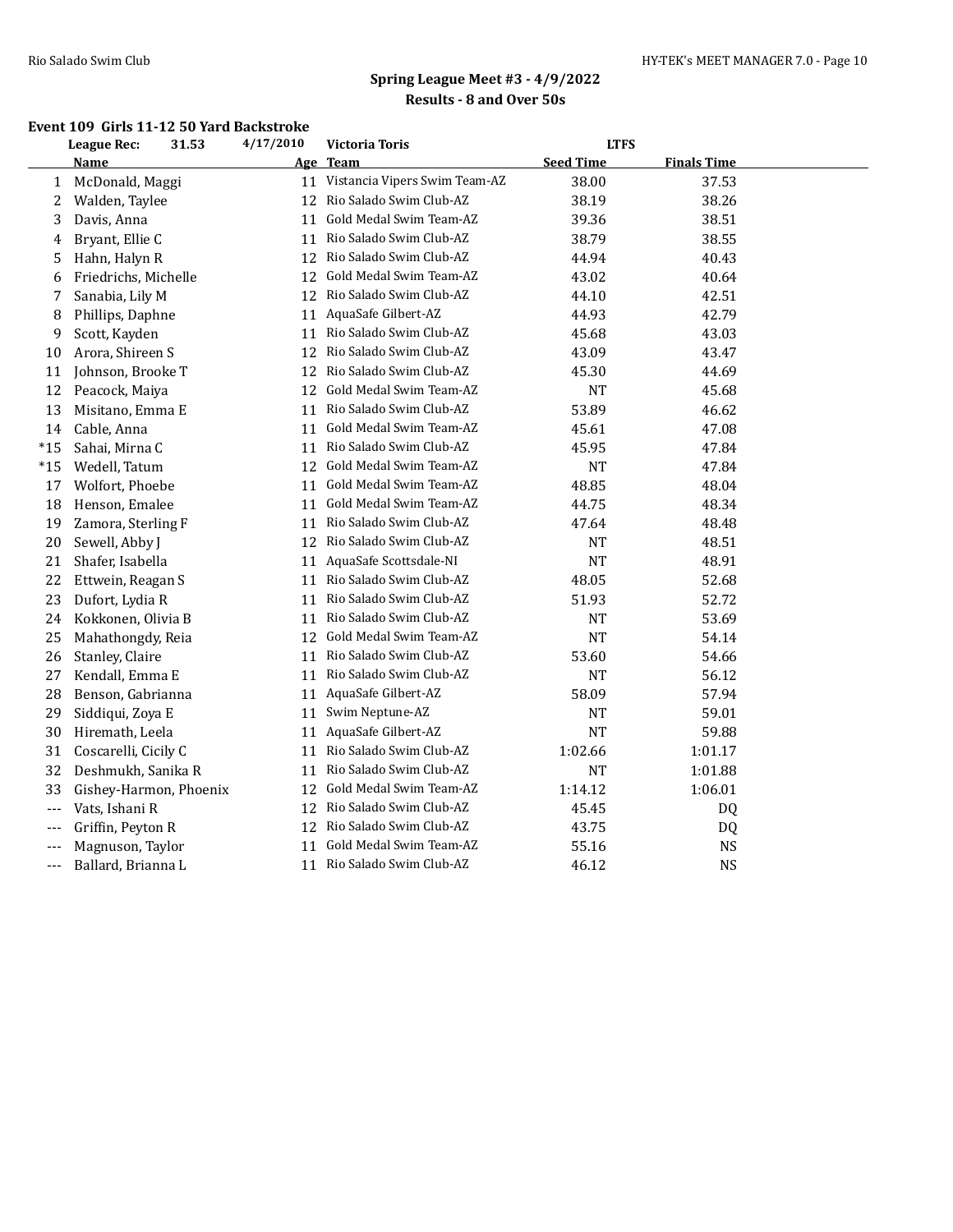## **Event 110 Boys 11-12 50 Yard Backstroke**

|       | League Rec:               | 34.41 | 5/20/2016 | <b>Sam Spivey</b>        | AquaSafe         |                    |  |
|-------|---------------------------|-------|-----------|--------------------------|------------------|--------------------|--|
|       | Name                      |       | Age       | <b>Team</b>              | <b>Seed Time</b> | <b>Finals Time</b> |  |
| 1     | Niemoth, Elliot D         |       | 12        | Gold Medal Swim Team-AZ  | 33.68            | 35.12              |  |
| 2     | Lindley, James            |       | 12        | Gold Medal Swim Team-AZ  | 36.98            | 35.89              |  |
| 3     | Lopez Anchia, Javier      |       | 12        | Gold Medal Swim Team-AZ  | 37.39            | 37.67              |  |
| 4     | Moore, Travis             |       | 11        | Rio Salado Swim Club-AZ  | <b>NT</b>        | 38.62              |  |
| 5     | Hassell, Wynston          |       | 12        | Rio Salado Swim Club-AZ  | 44.75            | 40.20              |  |
| 6     | Boujaou, Ayman            |       | 12        | Gold Medal Swim Team-AZ  | 47.74            | 41.27              |  |
| 7     | Cole, Ben R               |       | 11        | Rio Salado Swim Club-AZ  | 45.45            | 41.52              |  |
| 8     | Udar, Ronav               |       | 12        | Gold Medal Swim Team-AZ  | 46.54            | 42.17              |  |
| 9     | Mullenaux, Mark A         |       | 12        | Rio Salado Swim Club-AZ  | 42.05            | 43.94              |  |
| 10    | Jones, Henry T            |       | 12        | Rio Salado Swim Club-AZ  | 45.00            | 44.71              |  |
| 11    | Myerson, Kiyano           |       | 12        | Gold Medal Swim Team-AZ  | 47.78            | 45.23              |  |
| 12    | Nigam, Aviral             |       | 12        | East Valley Swim Team-AZ | 51.71            | 45.55              |  |
| $*13$ | Tirumalasetty, Shanmikh   |       | 11        | Gold Medal Swim Team-AZ  | <b>NT</b>        | 45.82              |  |
| $*13$ | Koglmeier, Michael        |       | 11        | Rio Salado Swim Club-AZ  | <b>NT</b>        | 45.82              |  |
| 15    | Streit, Emerson           |       | 11        | Gold Medal Swim Team-AZ  | <b>NT</b>        | 46.61              |  |
| 16    | Sisco, Bryce E            |       | 12        | Rio Salado Swim Club-AZ  | 50.83            | 46.83              |  |
| 17    | Chadwick, Corwyn M        |       | 12        | Rio Salado Swim Club-AZ  | 50.41            | 47.79              |  |
| 18    | Goodwill, Mathew P        |       | 11        | Rio Salado Swim Club-AZ  | 48.70            | 48.28              |  |
| 19    | Costello, Tristan J       |       | 12        | Rio Salado Swim Club-AZ  | 54.28            | 49.20              |  |
| 20    | Forbes, Carter            |       | 12        | Gold Medal Swim Team-AZ  | 53.99            | 49.82              |  |
| 21    | Barnes, Brayden           |       | 12        | Rio Salado Swim Club-AZ  | 47.04            | 52.58              |  |
| 22    | Cowart, McKay M           |       | 11        | Rio Salado Swim Club-AZ  | <b>NT</b>        | 52.72              |  |
| 23    | Leybovich, Aaron          |       | 12        | Gold Medal Swim Team-AZ  | 54.25            | 54.01              |  |
| 24    | Duvall, Joseph L          |       | 12        | Rio Salado Swim Club-AZ  | 1:00.62          | 57.73              |  |
| 25    | Molinich, Lucas or Luke A |       | 11        | Rio Salado Swim Club-AZ  | 1:00.75          | 59.39              |  |
| 26    | Bartlett, Michael         |       | 11        | Gold Medal Swim Team-AZ  | 1:03.68          | 1:02.44            |  |
| $*27$ | Pagazani, Lucas           |       | 12        | Gold Medal Swim Team-AZ  | <b>NT</b>        | 1:04.65            |  |
| $*27$ | Nonde, Chengelo           |       | 12        | Gold Medal Swim Team-AZ  | <b>NT</b>        | 1:04.65            |  |
| 29    | Dutt, Vishal              |       | 11        | Gold Medal Swim Team-AZ  | 1:05.11          | 1:05.06            |  |
| 30    | Islam, Rumi               |       | 12        | Gold Medal Swim Team-AZ  | <b>NT</b>        | 1:09.32            |  |
| 31    | Arunkumar, Arjun          |       | 11        | Rio Salado Swim Club-AZ  | 1:23.48          | 1:17.19            |  |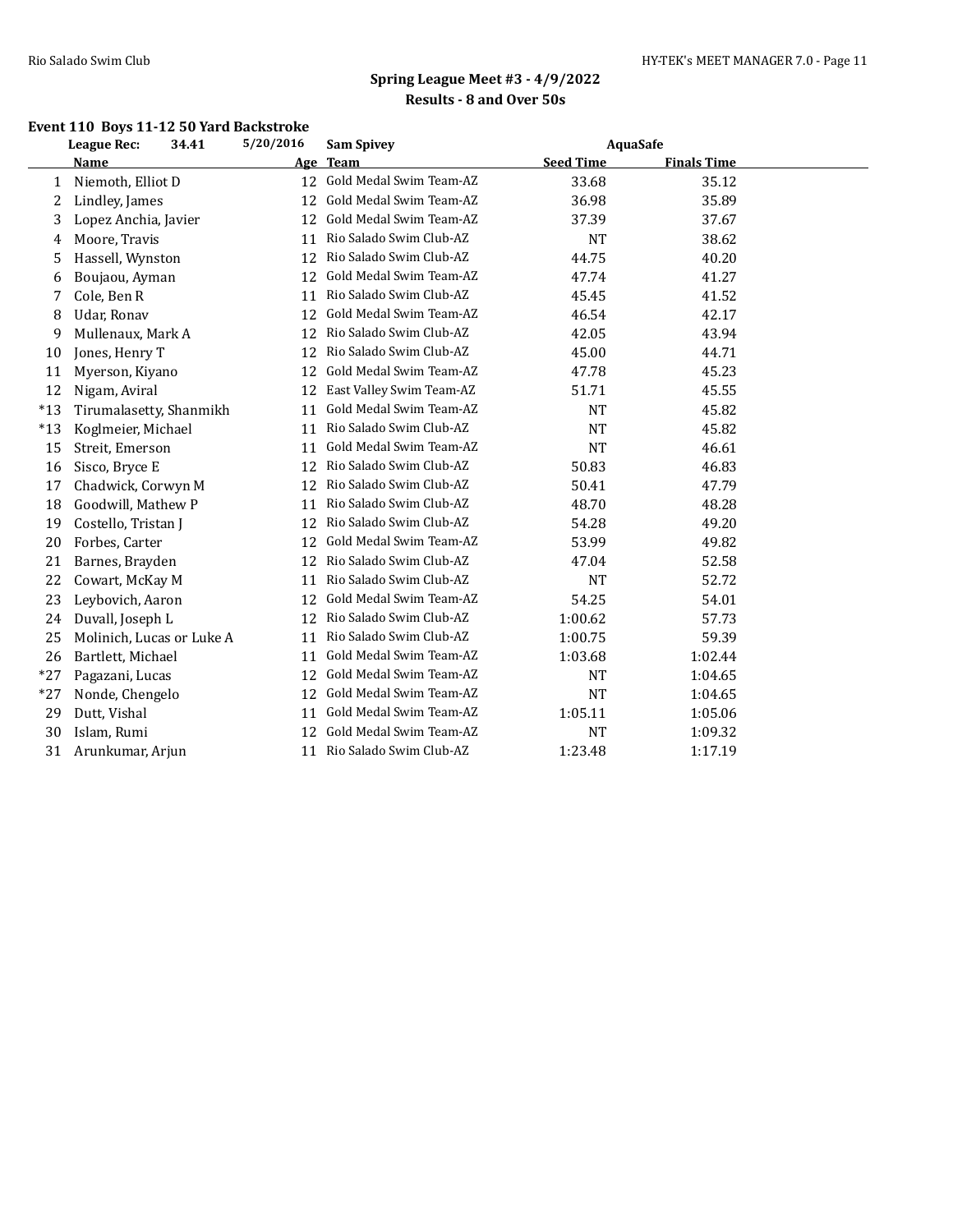#### **Event 111 Girls 13 & Over 50 Yard Backstroke**

|          | League Rec:<br>34.74 | 3/27/2021 | <b>Isabella Politico</b>   |                  | <b>Gold Medal</b>  |  |
|----------|----------------------|-----------|----------------------------|------------------|--------------------|--|
|          | <b>Name</b>          | Age       | <b>Team</b>                | <b>Seed Time</b> | <b>Finals Time</b> |  |
| 1        | McLeod, Kalyn V      | 15        | Gold Medal Swim Team-AZ    | 36.22            | 36.36              |  |
| 2        | Ross, Cailyn         | 13        | Gold Medal Swim Team-AZ    | 37.01            | 36.66              |  |
| 3        | Lipp, Megan          | 13        | Gold Medal Swim Team-AZ    | 36.72            | 36.99              |  |
| 4        | Lane, Grace M        | 13        | Gold Medal Swim Team-AZ    | 37.93            | 37.12              |  |
| 5        | Nez, Minka L         | 13        | Rio Salado Swim Club-AZ    | <b>NT</b>        | 37.15              |  |
| 6        | Golubchik, Jamie C   | 13        | Swim Neptune-AZ            | 41.13            | 37.60              |  |
| 7        | Cowart, Jensen H     | 13        | Rio Salado Swim Club-AZ    | <b>NT</b>        | 38.06              |  |
| 8        | Sherman, Toni        | 14        | Rio Salado Swim Club-AZ    | <b>NT</b>        | 38.57              |  |
| 9        | Lanigan, Esmeralda   | 13        | Gold Medal Swim Team-AZ    | 37.70            | 39.43              |  |
| 10       | Bartlett, Madison    | 13        | Gold Medal Swim Team-AZ    | 40.93            | 39.99              |  |
| 11       | Li, Arianna          | 13        | Gold Medal Swim Team-AZ    | 42.02            | 40.26              |  |
| 12       | Waychoff, Charlie J  | 13        | Rio Salado Swim Club-AZ    | 40.04            | 40.35              |  |
| 13       | Fishman, Hannah C    | 13        | Gold Medal Swim Team-AZ    | 40.49            | 40.42              |  |
| 14       | de Vries, Riley K    | 13        | Gold Medal Swim Team-AZ    | 38.66            | 40.67              |  |
| 15       | McKeown, Esther      | 13        | Rio Salado Swim Club-AZ    | <b>NT</b>        | 41.42              |  |
| 16       | Savoy, Hawa K        | 13        | Gold Medal Swim Team-AZ    | 39.47            | 42.06              |  |
| 17       | Roldan, Madison      | 14        | Gold Medal Swim Team-AZ    | 41.54            | 42.33              |  |
| 18       | Stiff, Klarissa C    | 15        | Gold Medal Swim Team-AZ    | 42.87            | 43.06              |  |
| 19       | Anderson, Toree      | 14        | Gold Medal Swim Team-AZ    | 43.81            | 43.22              |  |
| 20       | Porteck, Fiona O     | 13        | Rio Salado Swim Club-AZ    | 43.29            | 46.11              |  |
| 21       | Nevels, Ellie A      | 14        | Rio Salado Swim Club-AZ    | NT               | 46.44              |  |
| 22       | Deshpande, Shreya    | 13        | Gold Medal Swim Team-AZ    | 45.77            | 46.73              |  |
| 23       | Sherlin, Mariska A   | 13        | Rio Salado Swim Club-AZ    | 45.38            | 47.04              |  |
| 24       | Kaur, Sam            | 14        | Rio Salado Swim Club-AZ    | 45.40            | 47.07              |  |
| 25       | Nunn, Camrynn        | 13        | Gold Medal Swim Team-AZ    | 45.28            | 47.91              |  |
| 26       | Swaim, Layla S       |           | 14 Rio Salado Swim Club-AZ | 49.60            | 53.92              |  |
| $\cdots$ | Anaya, Jaydan A      | 15        | Rio Salado Swim Club-AZ    | <b>NT</b>        | <b>NS</b>          |  |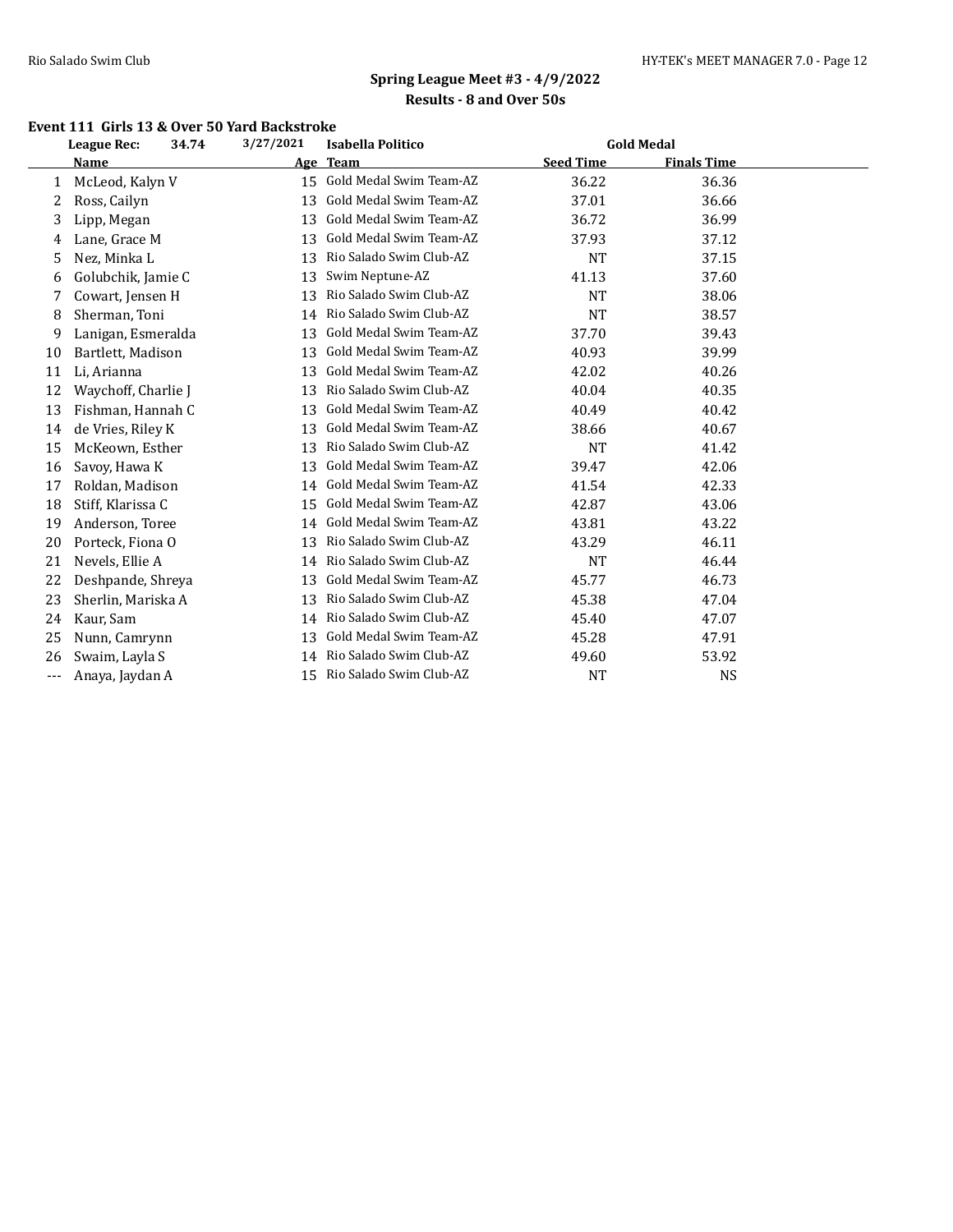### **Event 112 Boys 13 & Over 50 Yard Backstroke**

|     | 31.09<br><b>League Rec:</b> | 3/27/2021 | <b>Nicholas Greer</b>      | <b>RIOST-AZ</b>  |                    |  |
|-----|-----------------------------|-----------|----------------------------|------------------|--------------------|--|
|     | Name                        |           | Age Team                   | <b>Seed Time</b> | <b>Finals Time</b> |  |
|     | Bolenbaugh, Seth            |           | 14 Gold Medal Swim Team-AZ | 34.02            | 33.51              |  |
|     | Lu, Darwin                  | 13        | Gold Medal Swim Team-AZ    | 37.01            | 36.93              |  |
| 3.  | Becki, Tye O                | 13        | Rio Salado Swim Club-AZ    | 39.34            | 37.12              |  |
| 4   | Vo, Donovan T               | 14        | Gold Medal Swim Team-AZ    | 38.04            | 38.82              |  |
| 5.  | Harrison, Brayden           | 13        | AquaSafe Scottsdale-NI     | <b>NT</b>        | 39.01              |  |
| 6   | Jung, Tayten                | 13        | Rio Salado Swim Club-AZ    | 41.39            | 40.70              |  |
| 7   | Werkman, Justin             | 13        | Gold Medal Swim Team-AZ    | 41.71            | 41.20              |  |
| 8   | Tyagi, Aditya               | 13        | AquaSafe Scottsdale-NI     | <b>NT</b>        | 41.84              |  |
| 9   | Stockton, Patrick E         | 13        | Rio Salado Swim Club-AZ    | <b>NT</b>        | 42.57              |  |
| 10  | Gutierrez, Joseph           |           | 14 AquaSafe Gilbert-AZ     | 39.80            | 44.08              |  |
| 11  | Richardson, Alexi           | 13        | Gold Medal Swim Team-AZ    | NT               | 44.14              |  |
| 12  | Carter, Mason E             | 13        | Rio Salado Swim Club-AZ    | 37.86            | 44.40              |  |
| 13  | Bui, Kenneth K              | 15        | Gold Medal Swim Team-AZ    | <b>NT</b>        | 47.29              |  |
| 14  | Roldan, Ethan               |           | 16 Gold Medal Swim Team-AZ | 48.55            | 48.00              |  |
| 15  | Wayland, William A          | 13        | Rio Salado Swim Club-AZ    | NT               | 51.76              |  |
| --- | Anderson, Amir O            |           | 14 Rio Salado Swim Club-AZ | 43.25            | NS                 |  |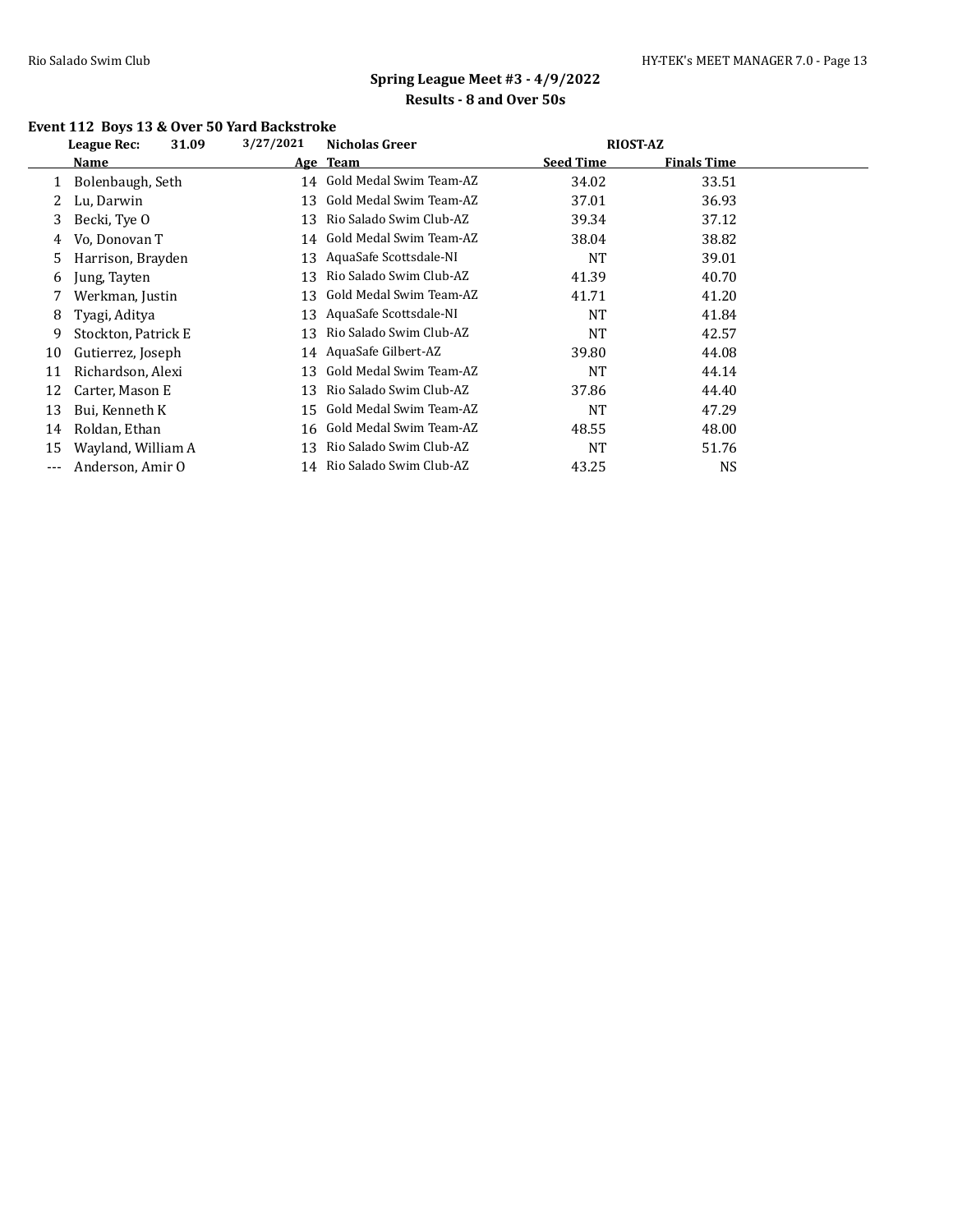#### **Event 113 Girls 8-10 50 Yard Breaststroke**

|       | League Rec:                  | 5/15/2010<br>39.06 |   | <b>Ally Yancy</b>                |                  | <b>LTFS</b>        |  |
|-------|------------------------------|--------------------|---|----------------------------------|------------------|--------------------|--|
|       | Name                         | Age                |   | <b>Team</b>                      | <b>Seed Time</b> | <b>Finals Time</b> |  |
| 1     | Holm, Delaney G              | 10                 |   | Gold Medal Swim Team-AZ          | 48.69            | 48.23              |  |
| 2     | Fleming, Hayden              |                    | 9 | AquaSafe Scottsdale-NI           | <b>NT</b>        | 48.46              |  |
| 3     | Barkley, Quinn               | 10                 |   | Rio Salado Swim Club-AZ          | <b>NT</b>        | 48.51              |  |
| 4     | Minhas, Baani K              | 10                 |   | Swim Neptune-AZ                  | 50.89            | 50.60              |  |
| 5     | Elias, Maddy J               | 10                 |   | Rio Salado Swim Club-AZ          | 51.74            | 50.62              |  |
| 6     | Griffith, Payton A           | 10                 |   | Swim Neptune-AZ                  | 55.17            | 51.45              |  |
| 7     | Ross, Leila N                | 10                 |   | Gold Medal Swim Team-AZ          | 51.06            | 52.39              |  |
| 8     | Arredondo, Tegen             | 10                 |   | Gold Medal Swim Team-AZ          | <b>NT</b>        | 55.76              |  |
| 9     | Wong, Monique H              | 10                 |   | Rio Salado Swim Club-AZ          | 59.91            | 56.25              |  |
| 10    | Whitters, Leah E             | 10                 |   | Rio Salado Swim Club-AZ          | <b>NT</b>        | 56.53              |  |
| 11    | Moore, Adele R               | 10                 |   | Rio Salado Swim Club-AZ          | 58.27            | 56.94              |  |
| 12    | Cunningham, Tlc Pediatrics K | 10                 |   | Swim Neptune-AZ                  | <b>NT</b>        | 57.10              |  |
| 13    | Allen, Neveya                |                    | 9 | Rio Salado Swim Club-AZ          | 58.81            | 57.31              |  |
| 14    | Maldonado, Anna V            | 10                 |   | Rio Salado Swim Club-AZ          | 59.65            | 57.36              |  |
| 15    | Smith, Josephine B           | 10                 |   | Gold Medal Swim Team-AZ          | 55.66            | 57.66              |  |
| 16    | Kujawski, Nola               | 10                 |   | Gold Medal Swim Team-AZ          | 58.23            | 58.00              |  |
| 17    | Miles, Chauntelle I          | 8                  |   | Rio Salado Swim Club-AZ          | <b>NT</b>        | 58.70              |  |
| 18    | Link, Hayden P               | 10                 |   | Rio Salado Swim Club-AZ          | 1:01.97          | 58.95              |  |
| 19    | Mullenmaster, Mai L          |                    | 9 | Rio Salado Swim Club-AZ          | 59.39            | 59.14              |  |
| 20    | Klucsarits, Elise C          | 10                 |   | Gold Medal Swim Team-AZ          | 1:07.56          | 59.15              |  |
| 21    | McArthur, Farrah J           |                    | 9 | Rio Salado Swim Club-AZ          | 59.83            | 59.72              |  |
| 22    | Knoche, Molly                |                    | 9 | AquaSafe Gilbert-AZ              | <b>NT</b>        | 1:00.44            |  |
| 23    | Jessop, Kaitlynn             |                    | 9 | Rio Salado Swim Club-AZ          | 1:04.16          | 1:00.51            |  |
| 24    | Singhai, Aanya               | 8                  |   | East Valley Swim Team-AZ         | 1:00.06          | 1:01.49            |  |
| 25    | Neilly, Kayden M             | 10                 |   | Rio Salado Swim Club-AZ          | NT               | 1:04.27            |  |
| 26    | Tan, Lillian                 |                    | 9 | Gold Medal Swim Team-AZ          | <b>NT</b>        | 1:04.45            |  |
| 27    | McDonald, Tatum J            | 10                 |   | Rio Salado Swim Club-AZ          | NT               | 1:04.54            |  |
| 28    | Vanderpool, London           |                    | 9 | Gold Medal Swim Team-AZ          | NT               | 1:08.27            |  |
| 29    | Sack, Maddie A               |                    | 9 | Rio Salado Swim Club-AZ          | NT               | 1:10.22            |  |
| 30    | McCullen, Stella G           | 10                 |   | Rio Salado Swim Club-AZ          | NT               | 1:10.25            |  |
| 31    | Forbes, Caroline             |                    | 9 | Gold Medal Swim Team-AZ          | <b>NT</b>        | 1:10.45            |  |
| 32    | Gonzales, Ella               |                    | 9 | Gold Medal Swim Team-AZ          | 1:10.74          | 1:11.61            |  |
| 33    | Levy, Ella J                 | 10                 |   | Gold Medal Swim Team-AZ          | 1:07.98          | 1:11.71            |  |
| 34    | Turnock, Hannah              | 9                  |   | Gold Medal Swim Team-AZ          | 1:05.24          | 1:12.42            |  |
| 35    | Gavril, Tatum                | 10                 |   | Gold Medal Swim Team-AZ          | 1:26.98          | 1:14.96            |  |
| 36    | Tatz, Sophia                 |                    |   | 10 Vistancia Vipers Swim Team-AZ | 1:17.02          | 1:15.34            |  |
| 37    | Huber, Stephanie D           |                    | 9 | Gold Medal Swim Team-AZ          | NT               | 1:33.27            |  |
| $---$ | Castillo, Kara L             | 10                 |   | Rio Salado Swim Club-AZ          | 54.36            | DQ                 |  |
| $---$ | Shirasat, Trisha             |                    | 9 | AquaSafe Gilbert-AZ              | <b>NT</b>        | NS                 |  |
| ---   | Dorris, Kayli                | 9                  |   | Rio Salado Swim Club-AZ          | 1:22.10          | NS                 |  |
| ---   | Zaffos, Selah R              | 10                 |   | Swim Neptune-AZ                  | 55.41            | NS                 |  |
| ---   | Duvenhage, Milla             | 10                 |   | Gold Medal Swim Team-AZ          | <b>NT</b>        | NS                 |  |
| ---   | Lutz, Cameron                |                    |   | 9 Gold Medal Swim Team-AZ        | 57.83            | <b>NS</b>          |  |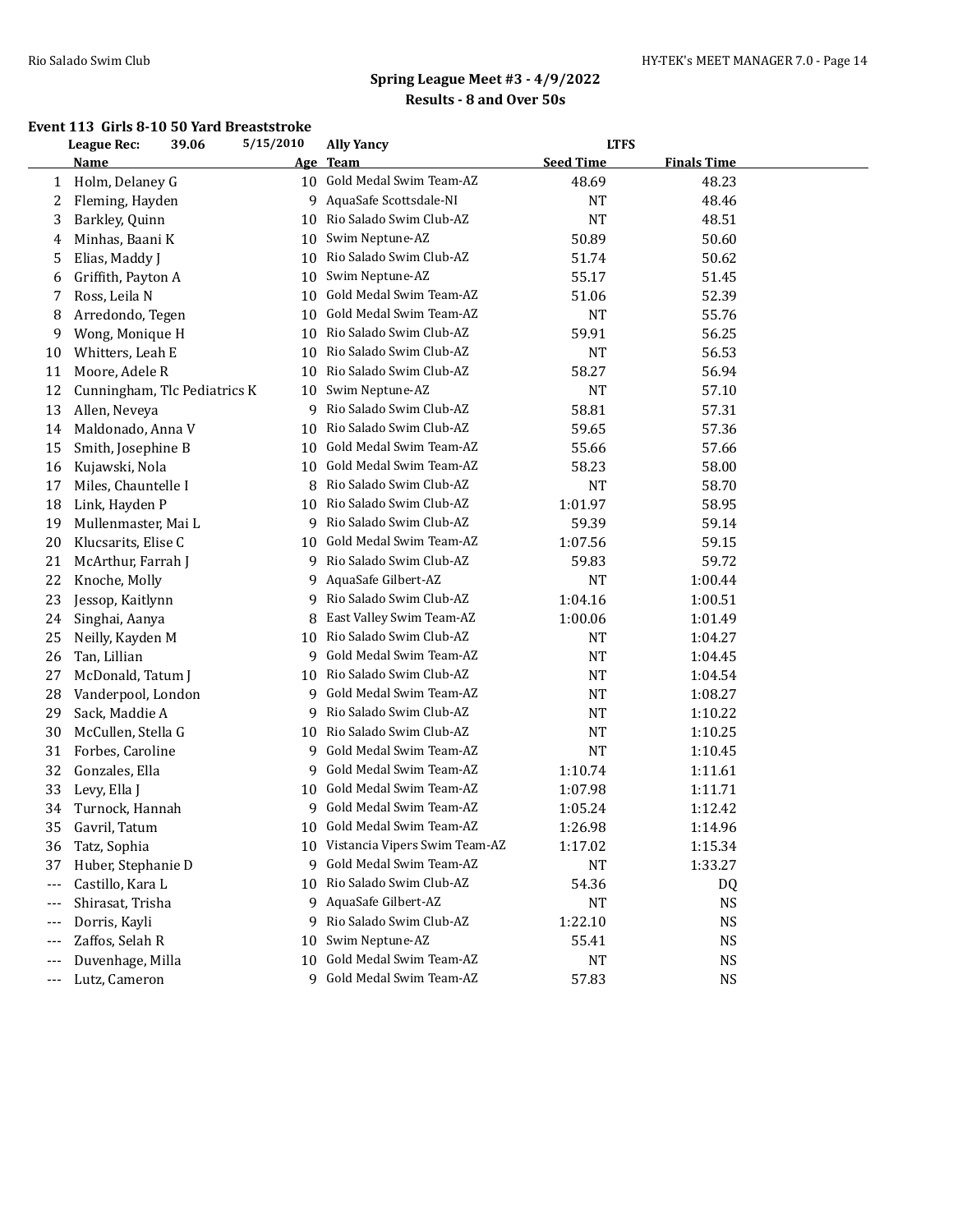## **Event 114 Boys 8-10 50 Yard Breaststroke**

|          | <b>League Rec:</b><br>42.66 | 10/27/2017 | <b>Troy Barlow</b>       | <b>DFSC</b>      |                    |  |
|----------|-----------------------------|------------|--------------------------|------------------|--------------------|--|
|          | Name                        |            | Age Team                 | <b>Seed Time</b> | <b>Finals Time</b> |  |
| 1        | Gan, Eric                   | 9          | East Valley Swim Team-AZ | 53.31            | 49.10              |  |
| 2        | Kim, John                   | 10         | Gold Medal Swim Team-AZ  | 50.54            | 50.04              |  |
| 3        | Largent, Ashton C           | 9          | Gold Medal Swim Team-AZ  | 58.03            | 51.83              |  |
| 4        | Skousen, Luke               | 9          | Gold Medal Swim Team-AZ  | 59.88            | 52.14              |  |
| 5        | Henry, Luke                 | 10         | AquaSafe Scottsdale-NI   | <b>NT</b>        | 52.96              |  |
| 6        | Mangone, Dominic            | 10         | AquaSafe Scottsdale-NI   | <b>NT</b>        | 52.97              |  |
| 7        | Dille, Jacob B              | 9          | Rio Salado Swim Club-AZ  | 53.76            | 54.21              |  |
| 8        | Zhu, Gavin                  | 9          | East Valley Swim Team-AZ | 55.00            | 54.67              |  |
| 9        | Burningham, Jack            | 9          | Rio Salado Swim Club-AZ  | 53.97            | 54.79              |  |
| 10       | Roemhild, Elias             | 10         | AquaSafe Gilbert-AZ      | 56.70            | 57.71              |  |
| 11       | Munoz, Mattox               | 9          | Gold Medal Swim Team-AZ  | 1:03.27          | 58.01              |  |
| 12       | Roth, Gus                   | 10         | Rio Salado Swim Club-AZ  | 1:02.13          | 58.21              |  |
| 13       | Chong, Enung                | 10         | Gold Medal Swim Team-AZ  | 1:00.75          | 58.43              |  |
| 14       | Wiley, Jameson R            | 10         | Swim Neptune-AZ          | 59.57            | 58.97              |  |
| 15       | Murphy, Seamus P            | 9          | Swim Neptune-AZ          | 58.02            | 59.02              |  |
| 16       | Harris, Ian                 | 9          | Gold Medal Swim Team-AZ  | 1:02.69          | 59.13              |  |
| 17       | Aulman, Luke                | 9          | Gold Medal Swim Team-AZ  | <b>NT</b>        | 1:02.76            |  |
| 18       | Albright, Blake M           | 10         | Gold Medal Swim Team-AZ  | 1:05.32          | 1:02.98            |  |
| 19       | Bugueno, Ben                | 9          | Rio Salado Swim Club-AZ  | 1:08.69          | 1:07.22            |  |
| 20       | Werkman, Shane              | 9          | Gold Medal Swim Team-AZ  | <b>NT</b>        | 1:10.57            |  |
| 21       | Baran, James R              | 9          | Swim Neptune-AZ          | <b>NT</b>        | 1:10.60            |  |
| 22       | Jin, Timothy                | 9          | East Valley Swim Team-AZ | 1:08.12          | 1:11.58            |  |
| 23       | Abraham, Eliath M           | 9          | Gold Medal Swim Team-AZ  | 51.68            | 1:19.16            |  |
| 24       | Goodwill, Chisum J          | 8          | Rio Salado Swim Club-AZ  | 1:18.72          | 1:19.98            |  |
| $---$    | Doughty, Liam               | 9          | Gold Medal Swim Team-AZ  | 1:06.30          | NS                 |  |
| $\cdots$ | Matthews, Colton A          | 9          | Rio Salado Swim Club-AZ  | NT               | <b>NS</b>          |  |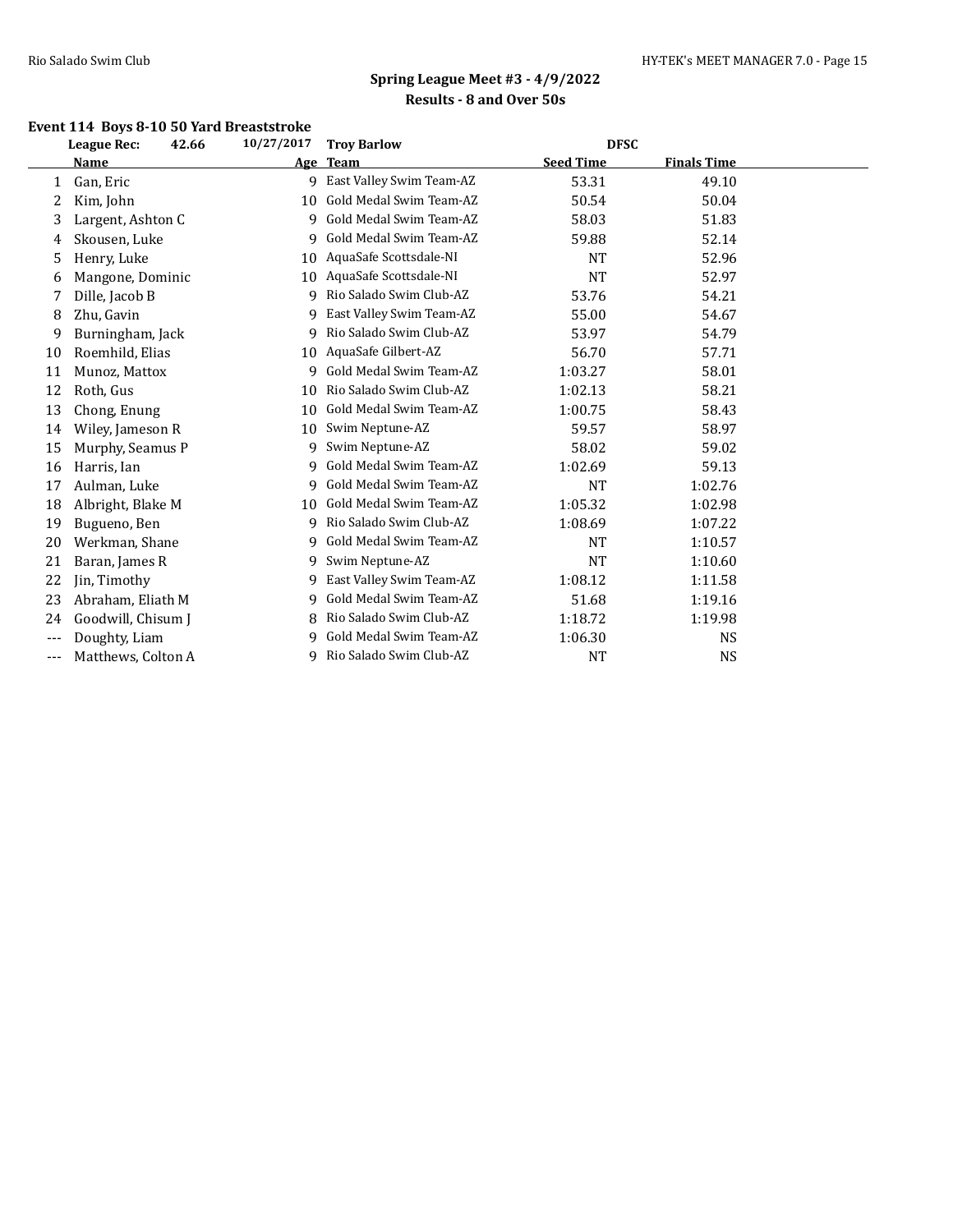#### **Event 115 Girls 11-12 50 Yard Breaststroke**

|       | <b>League Rec:</b>     | 37.57 | 5/20/2016 | <b>Carter Henkel</b>             | RIO              |                    |  |
|-------|------------------------|-------|-----------|----------------------------------|------------------|--------------------|--|
|       | Name                   |       | Age       | Team                             | <b>Seed Time</b> | <b>Finals Time</b> |  |
| 1     | McDonald, Maggi        |       |           | 11 Vistancia Vipers Swim Team-AZ | 43.38            | 43.40              |  |
| 2     | Davis, Anna            |       | 11        | Gold Medal Swim Team-AZ          | 45.65            | 43.94              |  |
| 3     | Walden, Taylee         |       | 12        | Rio Salado Swim Club-AZ          | 45.56            | 45.50              |  |
| 4     | Bryant, Ellie C        |       | 11        | Rio Salado Swim Club-AZ          | 46.47            | 45.70              |  |
| 5     | Friedrichs, Michelle   |       | 12        | Gold Medal Swim Team-AZ          | 49.96            | 46.94              |  |
| 6     | Zacharias, McKenzie    |       | 11        | Rio Salado Swim Club-AZ          | 51.07            | 47.70              |  |
|       | Arora, Shireen S       |       | 12        | Rio Salado Swim Club-AZ          | 48.91            | 48.49              |  |
| 8     | Sanabia, Lily M        |       | 12        | Rio Salado Swim Club-AZ          | 54.56            | 49.68              |  |
| 9     | Phillips, Daphne       |       | 11        | AquaSafe Gilbert-AZ              | 53.82            | 50.75              |  |
| 10    | Sewell, Abby J         |       |           | 12 Rio Salado Swim Club-AZ       | NT               | 52.08              |  |
| 11    | Wedell, Tatum          |       | 12        | Gold Medal Swim Team-AZ          | <b>NT</b>        | 52.18              |  |
| 12    | Siddiqui, Zoya E       |       | 11        | Swim Neptune-AZ                  | <b>NT</b>        | 52.63              |  |
| 13    | Wolfort, Phoebe        |       | 11        | Gold Medal Swim Team-AZ          | 52.29            | 52.65              |  |
| 14    | Cable, Anna            |       | 11        | Gold Medal Swim Team-AZ          | 53.47            | 52.66              |  |
| 15    | Misitano, Emma E       |       | 11        | Rio Salado Swim Club-AZ          | 51.83            | 52.75              |  |
| 16    | Griffin, Peyton R      |       | 12        | Rio Salado Swim Club-AZ          | 53.32            | 53.59              |  |
| 17    | Vats, Ishani R         |       | 12        | Rio Salado Swim Club-AZ          | 56.23            | 53.74              |  |
| 18    | Shafer, Isabella       |       | 11        | AquaSafe Scottsdale-NI           | <b>NT</b>        | 55.12              |  |
| 19    | Zamora, Sterling F     |       | 11        | Rio Salado Swim Club-AZ          | 56.56            | 55.55              |  |
| 20    | Scott, Kayden          |       | 11        | Rio Salado Swim Club-AZ          | 56.44            | 55.66              |  |
| 21    | Dufort, Lydia R        |       | 11        | Rio Salado Swim Club-AZ          | 55.80            | 56.15              |  |
| 22    | Henson, Emalee         |       | 11        | Gold Medal Swim Team-AZ          | 57.86            | 56.17              |  |
| 23    | Kokkonen, Olivia B     |       | 11        | Rio Salado Swim Club-AZ          | <b>NT</b>        | 57.38              |  |
| 24    | Johnson, Brooke T      |       | 12        | Rio Salado Swim Club-AZ          | 55.34            | 58.12              |  |
| 25    | Peacock, Maiya         |       | 12        | Gold Medal Swim Team-AZ          | <b>NT</b>        | 58.33              |  |
| 26    | Ettwein, Reagan S      |       | 11        | Rio Salado Swim Club-AZ          | 1:01.22          | 58.83              |  |
| 27    | Deshmukh, Sanika R     |       | 11        | Rio Salado Swim Club-AZ          | <b>NT</b>        | 1:01.15            |  |
| 28    | Mahathongdy, Reia      |       | 12        | Gold Medal Swim Team-AZ          | <b>NT</b>        | 1:02.07            |  |
| 29    | Benson, Gabrianna      |       | 11        | AquaSafe Gilbert-AZ              | 1:10.15          | 1:06.30            |  |
| 30    | Hiremath, Leela        |       | 11        | AquaSafe Gilbert-AZ              | <b>NT</b>        | 1:14.74            |  |
| 31    | Coscarelli, Cicily C   |       | 11        | Rio Salado Swim Club-AZ          | 1:13.89          | 1:15.28            |  |
| 32    | Gishey-Harmon, Phoenix |       | 12        | Gold Medal Swim Team-AZ          | <b>NT</b>        | 1:19.35            |  |
| $---$ | Ballard, Brianna L     |       | 11        | Rio Salado Swim Club-AZ          | 51.83            | <b>NS</b>          |  |
| ---   | Sahai, Mirna C         |       |           | 11 Rio Salado Swim Club-AZ       | 55.53            | <b>NS</b>          |  |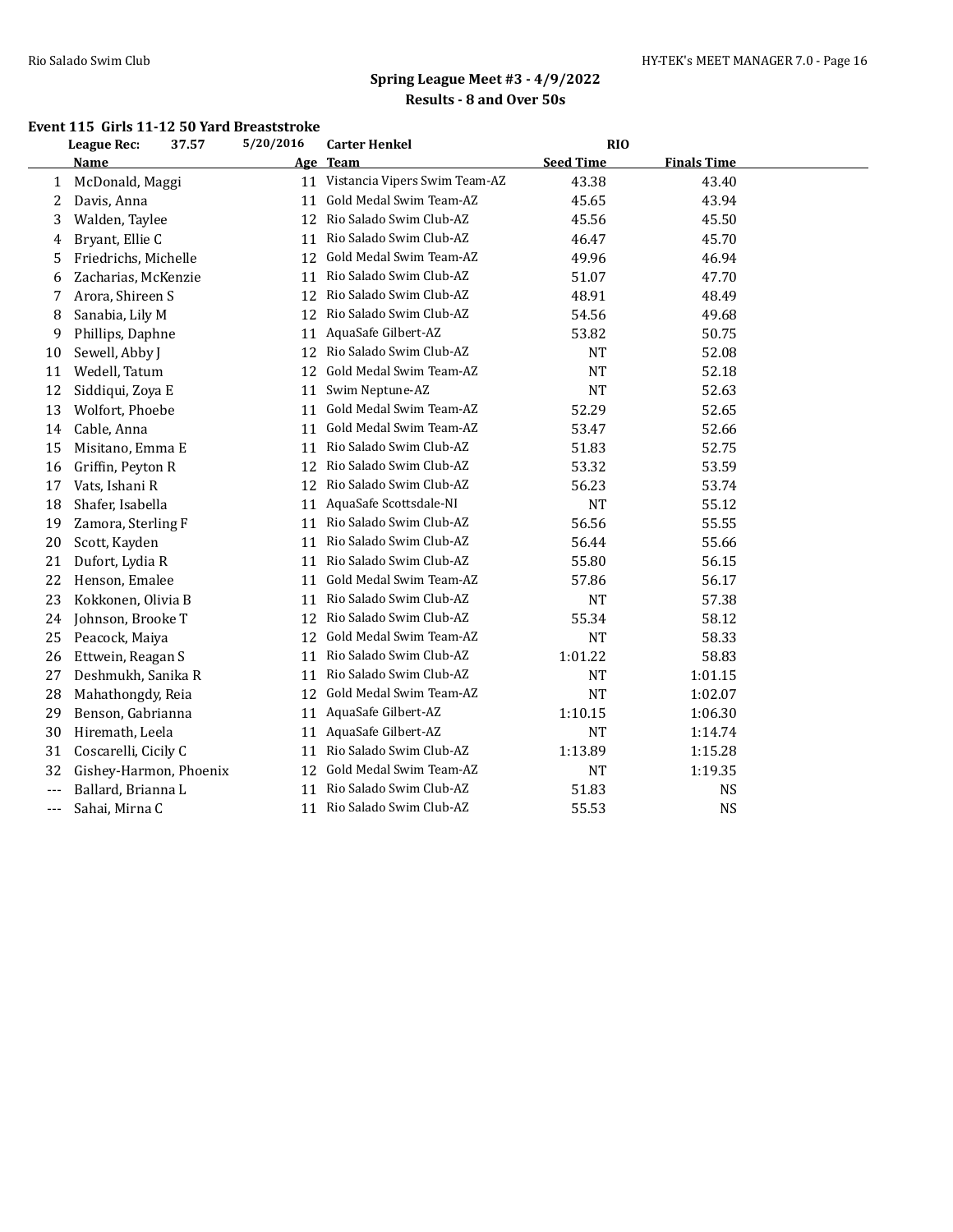### **Event 116 Boys 11-12 50 Yard Breaststroke**

|       | League Rec:               | 36.46 | 5/20/2016 | <b>Hayden Grossarth</b>       | <b>RIO</b>       |                    |  |
|-------|---------------------------|-------|-----------|-------------------------------|------------------|--------------------|--|
|       | Name                      |       | Age       | <b>Team</b>                   | <b>Seed Time</b> | <b>Finals Time</b> |  |
| 1     | Lindley, James            |       | 12        | Gold Medal Swim Team-AZ       | 41.93            | 41.00              |  |
| 2     | Niemoth, Elliot D         |       | 12        | Gold Medal Swim Team-AZ       | 42.45            | 41.19              |  |
| 3     | Lopez Anchia, Javier      |       | 12        | Gold Medal Swim Team-AZ       | 42.51            | 41.26              |  |
| 4     | Udar, Ronav               |       | 12        | Gold Medal Swim Team-AZ       | 44.45            | 43.07              |  |
| 5     | Jones, Henry T            |       | 12        | Rio Salado Swim Club-AZ       | 45.01            | 44.53              |  |
| 6     | Moore, Travis             |       | 11        | Rio Salado Swim Club-AZ       | <b>NT</b>        | 44.97              |  |
| 7     | Hassell, Wynston          |       | 12        | Rio Salado Swim Club-AZ       | 46.57            | 47.47              |  |
| 8     | Cole, Ben R               |       | 11        | Rio Salado Swim Club-AZ       | 50.82            | 48.42              |  |
| 9     | Sisco, Bryce E            |       | 12        | Rio Salado Swim Club-AZ       | 58.55            | 49.09              |  |
| 10    | Mullenaux, Mark A         |       | 12        | Rio Salado Swim Club-AZ       | 52.44            | 50.95              |  |
| 11    | Myerson, Kiyano           |       | 12        | Gold Medal Swim Team-AZ       | 54.24            | 51.93              |  |
| 12    | Chadwick, Corwyn M        |       | 12        | Rio Salado Swim Club-AZ       | 57.94            | 53.86              |  |
| 13    | Leybovich, Aaron          |       | 12        | Gold Medal Swim Team-AZ       | 52.69            | 54.16              |  |
| 14    | Streit, Emerson           |       | 11        | Gold Medal Swim Team-AZ       | <b>NT</b>        | 54.72              |  |
| 15    | Koglmeier, Michael        |       | 11        | Rio Salado Swim Club-AZ       | <b>NT</b>        | 55.22              |  |
| 16    | Costello, Tristan J       |       | 12        | Rio Salado Swim Club-AZ       | 1:01.56          | 56.22              |  |
| 17    | Goodwill, Mathew P        |       | 11        | Rio Salado Swim Club-AZ       | 1:00.69          | 57.89              |  |
| 18    | Cowart, McKay M           |       | 11        | Rio Salado Swim Club-AZ       | <b>NT</b>        | 58.10              |  |
| 19    | Nonde, Chengelo           |       | 12        | Gold Medal Swim Team-AZ       | <b>NT</b>        | 59.62              |  |
| 20    | Bartlett, Michael         |       | 11        | Gold Medal Swim Team-AZ       | 1:04.99          | 1:00.41            |  |
| 21    | Forbes, Carter            |       | 12        | Gold Medal Swim Team-AZ       | 1:17.55          | 1:03.10            |  |
| 22    | Ainsworth, Caleb          |       | 11        | Rio Salado Swim Club-AZ       | 1:05.06          | 1:04.31            |  |
| 23    | Pagazani, Lucas           |       | 12        | Gold Medal Swim Team-AZ       | <b>NT</b>        | 1:07.37            |  |
| 24    | Nigam, Aviral             |       | 12        | East Valley Swim Team-AZ      | 1:20.40          | 1:07.94            |  |
| 25    | Islam, Rumi               |       | 12        | Gold Medal Swim Team-AZ       | <b>NT</b>        | 1:11.54            |  |
| 26    | Molinich, Lucas or Luke A |       | 11        | Rio Salado Swim Club-AZ       | 1:10.02          | 1:12.87            |  |
| 27    | Dutt, Vishal              |       | 11        | Gold Medal Swim Team-AZ       | 1:15.30          | 1:13.00            |  |
| 28    | Tappero, William          |       | 11        | Vistancia Vipers Swim Team-AZ | 1:33.50          | 1:27.87            |  |
| 29    | Arunkumar, Arjun          |       | 11        | Rio Salado Swim Club-AZ       | 1:18.48          | 1:35.85            |  |
| $---$ | Boujaou, Ayman            |       | 12        | Gold Medal Swim Team-AZ       | 53.83            | <b>NS</b>          |  |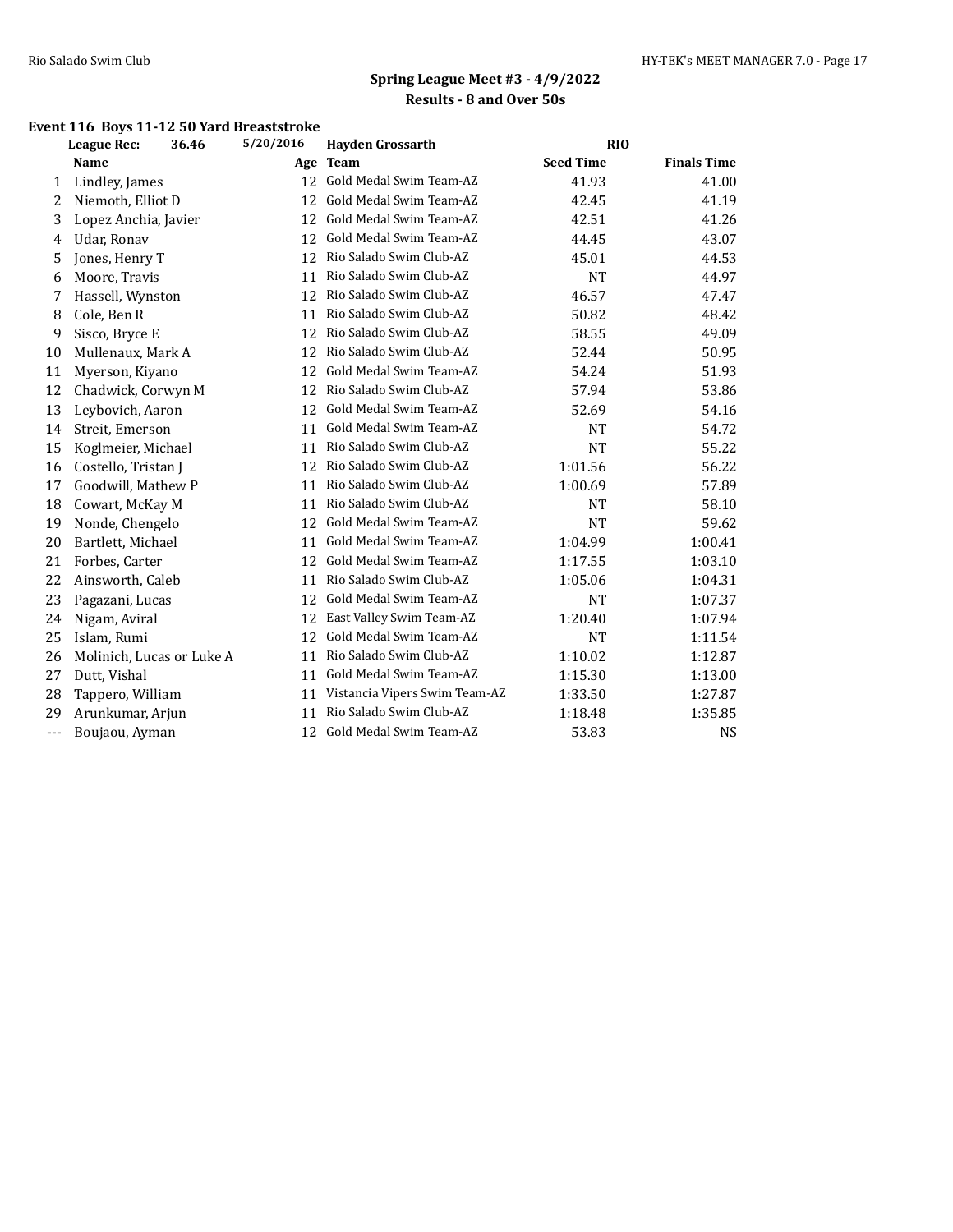#### **Event 117 Girls 13 & Over 50 Yard Breaststroke**

|       | League Rec:         | 38.91 | 3/27/2021 | <b>Kalyn V McLeod</b>      |                  | <b>Gold Medal</b>  |  |
|-------|---------------------|-------|-----------|----------------------------|------------------|--------------------|--|
|       | Name                |       | Age       | <b>Team</b>                | <b>Seed Time</b> | <b>Finals Time</b> |  |
| 1     | Lane, Grace M       |       | 13        | Gold Medal Swim Team-AZ    | 39.51            | 39.43              |  |
| 2     | Ross, Cailyn        |       | 13        | Gold Medal Swim Team-AZ    | 38.60            | 39.59              |  |
| 3     | McLeod, Kalyn V     |       | 15        | Gold Medal Swim Team-AZ    | 38.91            | 39.64              |  |
| 4     | Lanigan, Esmeralda  |       | 13        | Gold Medal Swim Team-AZ    | 40.71            | 39.87              |  |
| 5     | de Vries, Riley K   |       | 13        | Gold Medal Swim Team-AZ    | 41.63            | 42.46              |  |
| 6     | Nez, Minka L        |       | 13        | Rio Salado Swim Club-AZ    | <b>NT</b>        | 43.32              |  |
|       | Golubchik, Jamie C  |       | 13        | Swim Neptune-AZ            | 46.67            | 43.42              |  |
| 8     | Stiff, Klarissa C   |       | 15        | Gold Medal Swim Team-AZ    | 44.93            | 43.90              |  |
| 9     | Fishman, Hannah C   |       | 13        | Gold Medal Swim Team-AZ    | 43.39            | 43.96              |  |
| 10    | Lipp, Megan         |       | 13        | Gold Medal Swim Team-AZ    | 44.37            | 44.61              |  |
| 11    | Kaur, Sam           |       | 14        | Rio Salado Swim Club-AZ    | 45.29            | 45.30              |  |
| 12    | Bartlett, Madison   |       | 13        | Gold Medal Swim Team-AZ    | 46.90            | 45.39              |  |
| 13    | Li, Arianna         |       | 13        | Gold Medal Swim Team-AZ    | 44.87            | 45.64              |  |
| 14    | Knabe, Sophia A     |       | 13        | Rio Salado Swim Club-AZ    | 47.46            | 45.96              |  |
| 15    | Savoy, Hawa K       |       | 13        | Gold Medal Swim Team-AZ    | 44.01            | 46.07              |  |
| 16    | Cowart, Jensen H    |       | 13        | Rio Salado Swim Club-AZ    | NT               | 47.76              |  |
| 17    | Anderson, Toree     |       | 14        | Gold Medal Swim Team-AZ    | 45.95            | 47.97              |  |
| 18    | Waychoff, Charlie J |       | 13        | Rio Salado Swim Club-AZ    | 45.02            | 48.60              |  |
| 19    | Roldan, Madison     |       | 14        | Gold Medal Swim Team-AZ    | 48.28            | 48.95              |  |
| 20    | Deshpande, Shreya   |       | 13        | Gold Medal Swim Team-AZ    | 49.44            | 50.43              |  |
| 21    | Nunn, Camrynn       |       | 13        | Gold Medal Swim Team-AZ    | 52.44            | 50.89              |  |
| 22    | Porteck, Fiona O    |       | 13        | Rio Salado Swim Club-AZ    | 56.33            | 52.60              |  |
| 23    | McKeown, Esther     |       | 13        | Rio Salado Swim Club-AZ    | <b>NT</b>        | 52.84              |  |
| 24    | Sherlin, Mariska A  |       | 13        | Rio Salado Swim Club-AZ    | 52.21            | 53.64              |  |
| 25    | Nevels, Ellie A     |       |           | 14 Rio Salado Swim Club-AZ | <b>NT</b>        | 54.81              |  |
| 26    | Swaim, Layla S      |       | 14        | Rio Salado Swim Club-AZ    | 1:02.90          | 1:02.30            |  |
| $---$ | Sherman, Toni       |       | 14        | Rio Salado Swim Club-AZ    | <b>NT</b>        | <b>NS</b>          |  |
| $---$ | Mehta, Rayna        |       | 16        | AquaSafe Scottsdale-NI     | <b>NT</b>        | <b>NS</b>          |  |
| $---$ | Anaya, Jaydan A     |       |           | 15 Rio Salado Swim Club-AZ | <b>NT</b>        | <b>NS</b>          |  |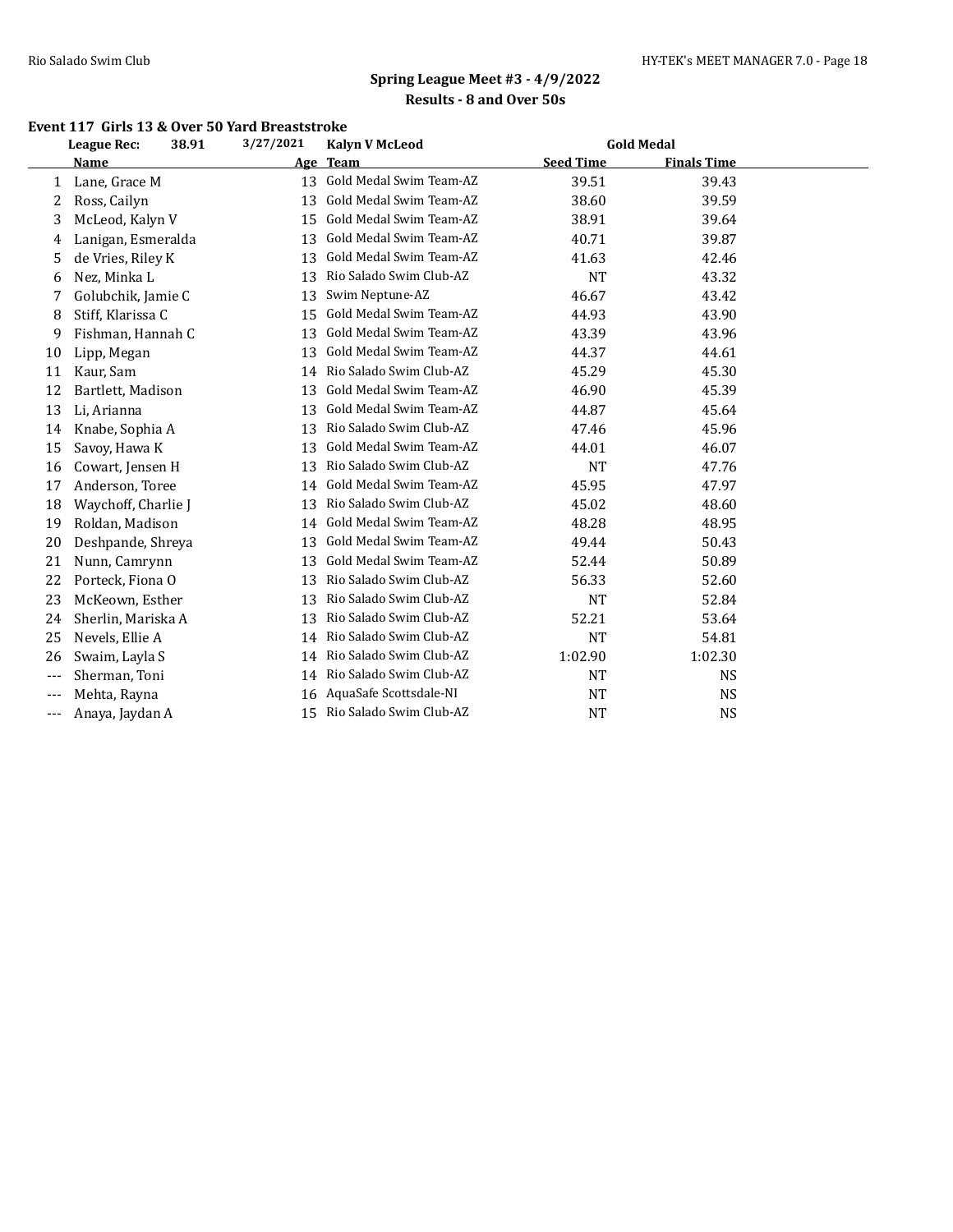## **Event 118 Boys 13 & Over 50 Yard Breaststroke**

|       | 34.01<br>League Rec: | 3/27/2021 | <b>RIOST-AZ</b><br><b>Nicholas Greer</b> |                  |                    |  |
|-------|----------------------|-----------|------------------------------------------|------------------|--------------------|--|
|       | Name                 |           | Age Team                                 | <b>Seed Time</b> | <b>Finals Time</b> |  |
|       | Vo, Donovan T        |           | 14 Gold Medal Swim Team-AZ               | 39.99            | 38.79              |  |
|       | Lu, Darwin           | 13        | Gold Medal Swim Team-AZ                  | 40.74            | 39.36              |  |
| 3     | Harrison, Brayden    | 13        | AquaSafe Scottsdale-NI                   | <b>NT</b>        | 40.25              |  |
| 4     | Bui, Kenneth K       | 15        | Gold Medal Swim Team-AZ                  | 41.55            | 41.42              |  |
| 5     | Becki, Tye O         | 13        | Rio Salado Swim Club-AZ                  | 42.96            | 42.76              |  |
| 6     | Tyagi, Aditya        | 13        | AquaSafe Scottsdale-NI                   | <b>NT</b>        | 43.75              |  |
|       | Jung, Tayten         | 13        | Rio Salado Swim Club-AZ                  | 43.15            | 44.03              |  |
| 8     | Lair, Max            | 13        | AquaSafe Scottsdale-NI                   | <b>NT</b>        | 44.05              |  |
| 9     | Carter, Mason E      | 13        | Rio Salado Swim Club-AZ                  | 45.29            | 45.04              |  |
| 10    | Gutierrez, Joseph    | 14        | AquaSafe Gilbert-AZ                      | 43.26            | 46.74              |  |
| 11    | Werkman, Justin      | 13        | Gold Medal Swim Team-AZ                  | 52.73            | 46.86              |  |
| 12    | Stockton, Patrick E  | 13        | Rio Salado Swim Club-AZ                  | <b>NT</b>        | 48.11              |  |
| 13    | Bolenbaugh, Seth     | 14        | Gold Medal Swim Team-AZ                  | 45.41            | 48.80              |  |
| 14    | Richardson, Alexi    | 13        | Gold Medal Swim Team-AZ                  | NT               | 50.01              |  |
| 15    | Roldan, Ethan        | 16        | Gold Medal Swim Team-AZ                  | 53.77            | 50.43              |  |
| 16    | Khan, Ayaan S        | 14        | Rio Salado Swim Club-AZ                  | <b>NT</b>        | 1:06.70            |  |
| $---$ | Wayland, William A   | 13        | Rio Salado Swim Club-AZ                  | NT               | <b>NS</b>          |  |
| ---   | Anderson, Amir O     |           | 14 Rio Salado Swim Club-AZ               | 48.25            | <b>NS</b>          |  |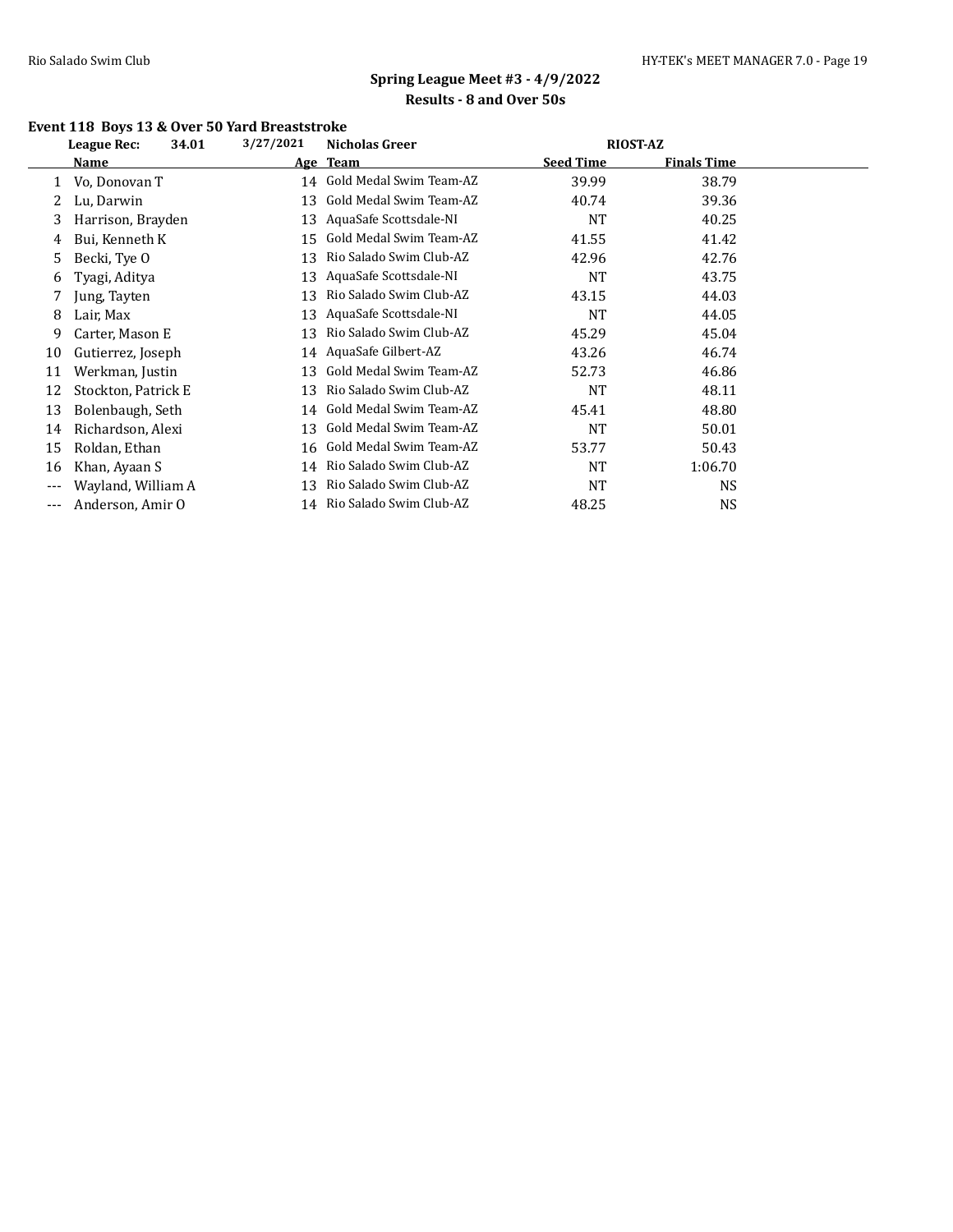#### **Event 119 Girls 8-10 50 Yard Butterfly**

|       | League Rec:                  | 34.05 | 4/17/2010  | <b>Ally Yancy</b>             | <b>LTFS</b>      |                    |  |
|-------|------------------------------|-------|------------|-------------------------------|------------------|--------------------|--|
|       | Name                         |       | <u>Age</u> | <b>Team</b>                   | <b>Seed Time</b> | <b>Finals Time</b> |  |
| 1     | Pinkham-Barnard, Devi R      |       | 10         | Rio Salado Swim Club-AZ       | 41.59            | 40.20              |  |
| 2     | Holm, Delaney G              |       | 10         | Gold Medal Swim Team-AZ       | 42.41            | 40.72              |  |
| 3     | Tatz, Sophia                 |       | 10         | Vistancia Vipers Swim Team-AZ | 43.43            | 40.96              |  |
| 4     | Minhas, Baani K              |       | 10         | Swim Neptune-AZ               | 41.41            | 41.55              |  |
| 5     | Botsios, Audrey              |       | 9          | Rio Salado Swim Club-AZ       | 46.37            | 44.90              |  |
| 6     | Fleming, Hayden              |       | 9          | AquaSafe Scottsdale-NI        | NT               | 45.01              |  |
| 7     | Cunningham, Tlc Pediatrics K |       | 10         | Swim Neptune-AZ               | <b>NT</b>        | 46.94              |  |
| 8     | Castillo, Kara L             |       | 10         | Rio Salado Swim Club-AZ       | 47.32            | 48.16              |  |
| 9     | Maldonado, Anna V            |       | 10         | Rio Salado Swim Club-AZ       | 50.57            | 48.24              |  |
| 10    | Elias, Maddy J               |       | 10         | Rio Salado Swim Club-AZ       | 58.76            | 48.97              |  |
| 11    | Smith, Josephine B           |       | 10         | Gold Medal Swim Team-AZ       | 51.60            | 49.02              |  |
| 12    | Ross, Leila N                |       | 10         | Gold Medal Swim Team-AZ       | 50.84            | 49.39              |  |
| 13    | Gonzales, Ella               |       | 9          | Gold Medal Swim Team-AZ       | 59.41            | 49.50              |  |
| 14    | Moore, Adele R               |       | 10         | Rio Salado Swim Club-AZ       | 52.66            | 49.79              |  |
| 15    | Mullenmaster, Mai L          |       | 9          | Rio Salado Swim Club-AZ       | 52.12            | 50.19              |  |
| 16    | Zaffos, Selah R              |       | 10         | Swim Neptune-AZ               | 46.61            | 50.56              |  |
| 17    | McArthur, Farrah J           |       | 9          | Rio Salado Swim Club-AZ       | 53.14            | 50.58              |  |
| 18    | Awender, Aubry A             |       | 9          | Rio Salado Swim Club-AZ       | 49.86            | 50.76              |  |
| 19    | Klucsarits, Elise C          |       | 10         | Gold Medal Swim Team-AZ       | 54.27            | 50.96              |  |
| 20    | Singhai, Aanya               |       | 8          | East Valley Swim Team-AZ      | 1:00.06          | 51.08              |  |
| 21    | Allen, Neveya                |       | 9          | Rio Salado Swim Club-AZ       | 55.37            | 51.44              |  |
| 22    | Wong, Monique H              |       | 10         | Rio Salado Swim Club-AZ       | NT               | 51.50              |  |
| 23    | Arredondo, Tegen             |       | 10         | Gold Medal Swim Team-AZ       | <b>NT</b>        | 51.94              |  |
| 24    | Yazzie, Saryah T             |       | 10         | Rio Salado Swim Club-AZ       | 53.60            | 52.81              |  |
| 25    | Kujawski, Nola               |       | 10         | Gold Medal Swim Team-AZ       | 57.81            | 53.73              |  |
| 26    | Whitters, Leah E             |       | 10         | Rio Salado Swim Club-AZ       | NT               | 53.93              |  |
| 27    | Link, Hayden P               |       | 10         | Rio Salado Swim Club-AZ       | 1:01.72          | 54.15              |  |
| $*28$ | Sack, Maddie A               |       | 9          | Rio Salado Swim Club-AZ       | <b>NT</b>        | 57.17              |  |
| $*28$ | Neilly, Kayden M             |       | 10         | Rio Salado Swim Club-AZ       | <b>NT</b>        | 57.17              |  |
| 30    | Bloom, Peyton                |       | 10         | Rio Salado Swim Club-AZ       | 1:03.37          | 59.66              |  |
| 31    | McCullen, Stella G           |       | 10         | Rio Salado Swim Club-AZ       | <b>NT</b>        | 1:01.24            |  |
| 32    | McDonald, Tatum J            |       | 10         | Rio Salado Swim Club-AZ       | NT               | 1:01.39            |  |
| 33    | Knoche, Molly                |       | 9          | AquaSafe Gilbert-AZ           | <b>NT</b>        | 1:02.25            |  |
| 34    | Turnock, Hannah              |       | 9          | Gold Medal Swim Team-AZ       | 55.44            | 1:02.71            |  |
| 35    | Gavril, Tatum                |       | 10         | Gold Medal Swim Team-AZ       | 1:12.84          | 1:02.93            |  |
| 36    | Vanderpool, London           |       | 9.         | Gold Medal Swim Team-AZ       | NT               | 1:05.20            |  |
| 37    | Tan, Lillian                 |       | 9          | Gold Medal Swim Team-AZ       | <b>NT</b>        | 1:06.55            |  |
| 38    | Levy, Ella J                 |       | 10         | Gold Medal Swim Team-AZ       | 1:12.01          | 1:16.12            |  |
| 39    | Forbes, Caroline             |       | 9          | Gold Medal Swim Team-AZ       | <b>NT</b>        | 1:16.42            |  |
| 40    | Huber, Stephanie D           |       | 9          | Gold Medal Swim Team-AZ       | NT               | 1:34.59            |  |
| ---   | Shirasat, Trisha             |       | 9          | AquaSafe Gilbert-AZ           | <b>NT</b>        | NS                 |  |
| ---   | Duvenhage, Milla             |       | 10         | Gold Medal Swim Team-AZ       | NT               | <b>NS</b>          |  |
| ---   | Lutz, Cameron                |       |            | 9 Gold Medal Swim Team-AZ     | <b>NT</b>        | NS                 |  |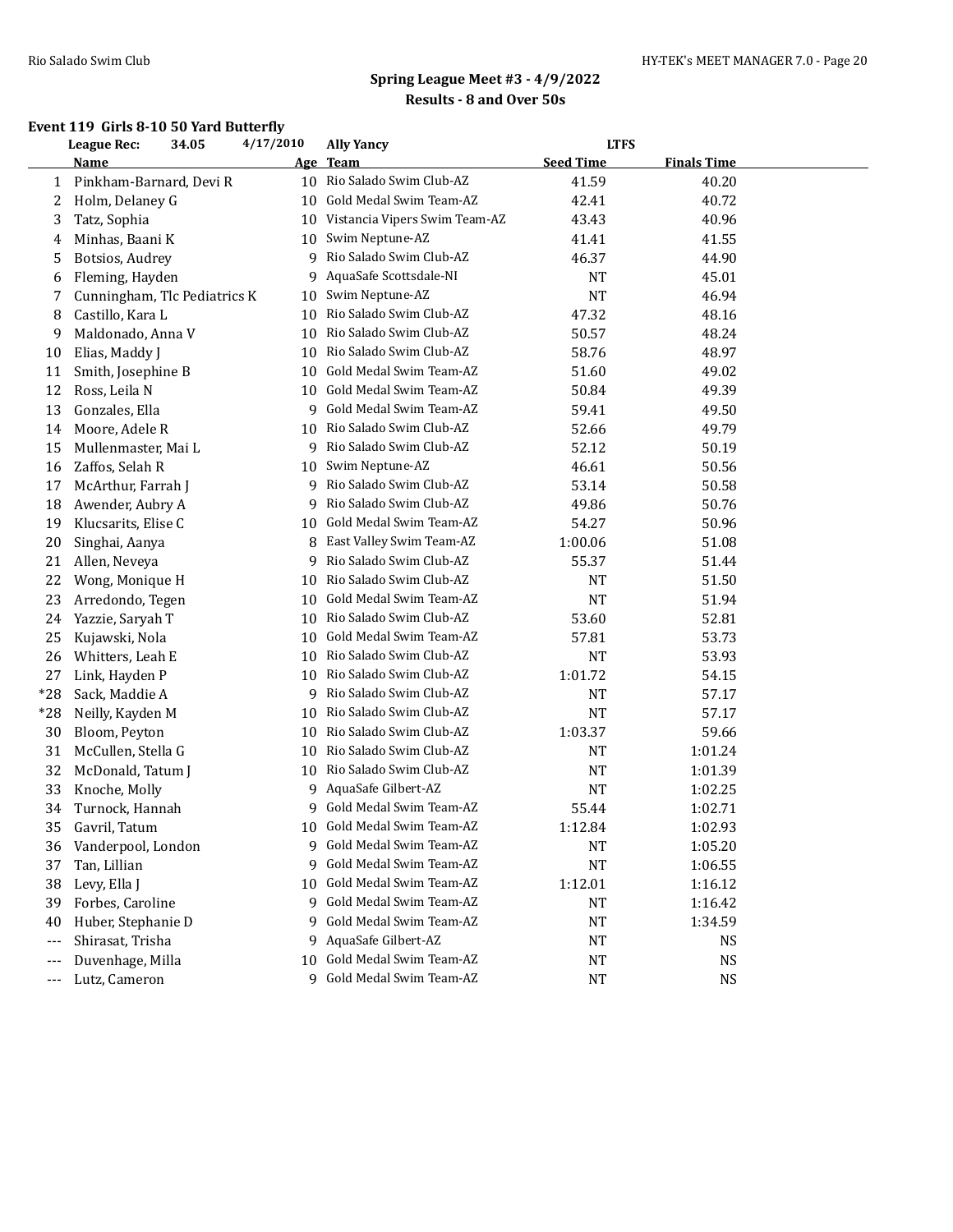## **Event 120 Boys 8-10 50 Yard Butterfly**

|       | 36.78<br>League Rec: | 9/8/2017 | <b>Wyatt Wendt</b>         | RIOQC-AZ         |                    |  |
|-------|----------------------|----------|----------------------------|------------------|--------------------|--|
|       | Name                 | Age      | <b>Team</b>                | <b>Seed Time</b> | <b>Finals Time</b> |  |
| 1     | Mangone, Dominic     |          | 10 AquaSafe Scottsdale-NI  | <b>NT</b>        | 37.25              |  |
| 2     | Gan, Eric            |          | 9 East Valley Swim Team-AZ | 43.25            | 40.83              |  |
| 3     | Largent, Ashton C    | 9        | Gold Medal Swim Team-AZ    | 49.91            | 48.03              |  |
| 4     | Skousen, Luke        | 9        | Gold Medal Swim Team-AZ    | 54.00            | 48.16              |  |
| 5     | Henry, Luke          | 10       | AquaSafe Scottsdale-NI     | <b>NT</b>        | 50.19              |  |
| 6     | Roemhild, Elias      | 10       | AquaSafe Gilbert-AZ        | 54.97            | 50.59              |  |
| 7     | Mundt, Dontae E      | 10       | Rio Salado Swim Club-AZ    | <b>NT</b>        | 53.04              |  |
| 8     | Wiley, Jameson R     | 10       | Swim Neptune-AZ            | 58.07            | 53.62              |  |
| 9     | Burningham, Jack     | 9        | Rio Salado Swim Club-AZ    | 58.41            | 53.74              |  |
| 10    | Zhu, Gavin           | 9        | East Valley Swim Team-AZ   | 58.41            | 54.15              |  |
| 11    | Murphy, Seamus P     | 9        | Swim Neptune-AZ            | 55.94            | 55.12              |  |
| 12    | Dille, Jacob B       | 9        | Rio Salado Swim Club-AZ    | 51.64            | 55.46              |  |
| 13    | Kim, John            | 10       | Gold Medal Swim Team-AZ    | 58.92            | 56.75              |  |
| 14    | Harris, Ian          | 9        | Gold Medal Swim Team-AZ    | 1:04.89          | 58.83              |  |
| 15    | Ritter, Trevor       | 10       | AquaSafe Gilbert-AZ        | 1:01.39          | 1:00.42            |  |
| 16    | Chong, Enung         | 10       | Gold Medal Swim Team-AZ    | 53.99            | 1:01.44            |  |
| 17    | Werkman, Shane       | 9        | Gold Medal Swim Team-AZ    | <b>NT</b>        | 1:01.87            |  |
| 18    | Jin, Timothy         | 9        | East Valley Swim Team-AZ   | 1:06.77          | 1:02.06            |  |
| 19    | Albright, Blake M    | 10       | Gold Medal Swim Team-AZ    | 1:06.75          | 1:02.14            |  |
| 20    | Bugueno, Ben         | 9        | Rio Salado Swim Club-AZ    | 1:04.42          | 1:02.52            |  |
| 21    | Munoz, Mattox        | 9        | Gold Medal Swim Team-AZ    | 1:09.84          | 1:03.00            |  |
| 22    | Goodwill, Chisum J   | 8        | Rio Salado Swim Club-AZ    | 1:06.90          | 1:05.26            |  |
| 23    | Doughty, Liam        | 9        | Gold Medal Swim Team-AZ    | <b>NT</b>        | 1:14.18            |  |
| 24    | Abraham, Eliath M    | 9        | Gold Medal Swim Team-AZ    | 1:36.59          | 1:38.04            |  |
| $---$ | Crutchfield, Connor  | 10       | AquaSafe Gilbert-AZ        | 1:04.32          | <b>NS</b>          |  |
| $---$ | Matthews, Colton A   | 9        | Rio Salado Swim Club-AZ    | <b>NT</b>        | <b>NS</b>          |  |
| $---$ | Aulman, Luke         | q        | Gold Medal Swim Team-AZ    | <b>NT</b>        | <b>NS</b>          |  |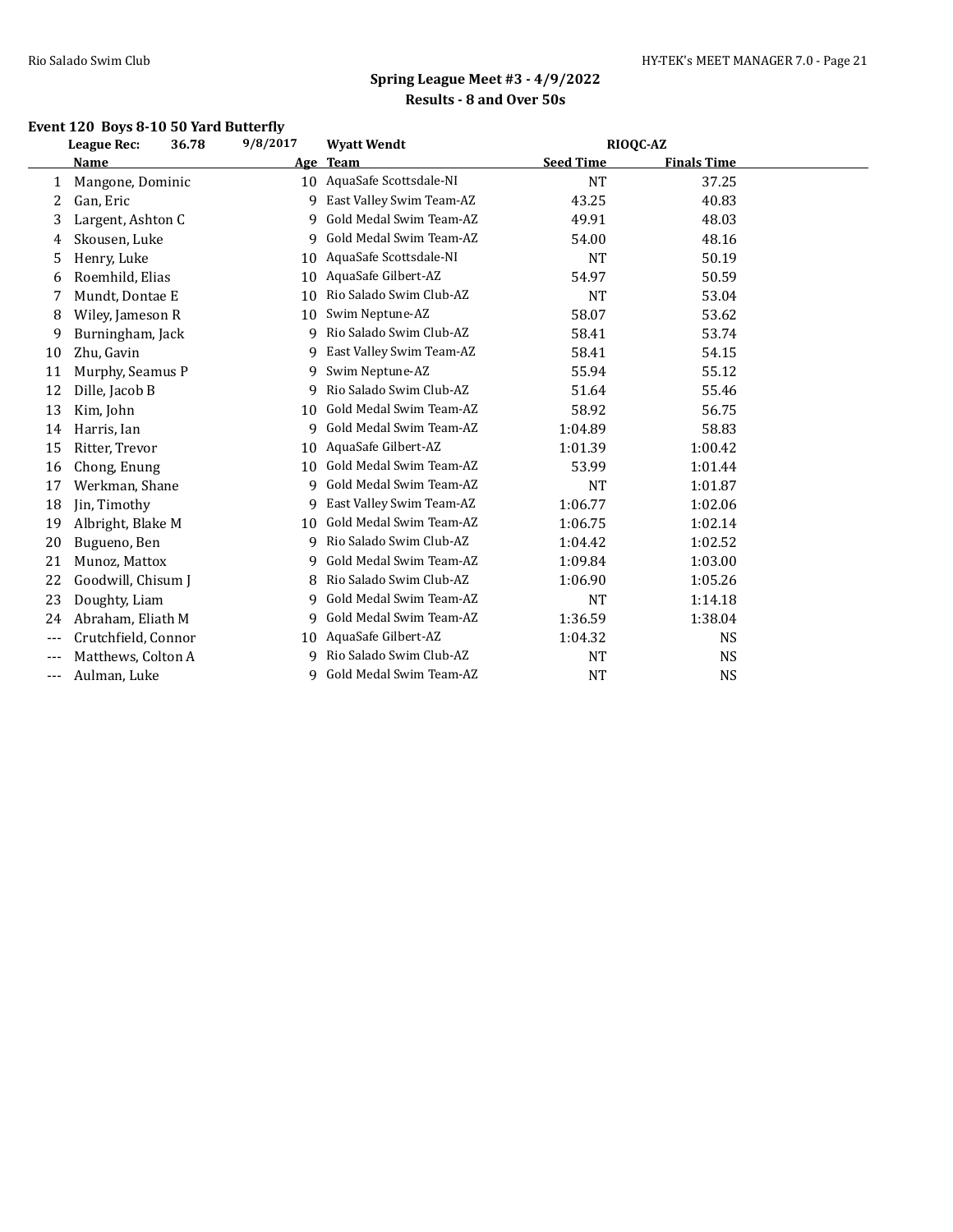### **Event 121 Girls 11-12 50 Yard Butterfly**

|       | <b>League Rec:</b><br>30.26 | 4/17/2010 | <b>Victoria Toris</b>            | <b>LTFS</b>      |                    |  |
|-------|-----------------------------|-----------|----------------------------------|------------------|--------------------|--|
|       | Name                        |           | Age Team                         | <b>Seed Time</b> | <b>Finals Time</b> |  |
| 1     | Bryant, Ellie C             | 11        | Rio Salado Swim Club-AZ          | 35.91            | 35.44              |  |
| 2     | Davis, Anna                 | 11        | Gold Medal Swim Team-AZ          | 37.61            | 37.32              |  |
| 3     | Phillips, Daphne            | 11        | AquaSafe Gilbert-AZ              | 42.14            | 38.92              |  |
| 4     | Friedrichs, Michelle        | 12        | Gold Medal Swim Team-AZ          | 42.77            | 39.60              |  |
| 5     | Zacharias, McKenzie         | 11        | Rio Salado Swim Club-AZ          | 38.28            | 40.06              |  |
| 6     | Walden, Taylee              | 12        | Rio Salado Swim Club-AZ          | 38.78            | 40.84              |  |
| 7     | Hahn, Halyn R               | 12        | Rio Salado Swim Club-AZ          | 44.72            | 41.66              |  |
| 8     | Vats, Ishani R              | 12        | Rio Salado Swim Club-AZ          | 46.30            | 43.58              |  |
| 9     | Sanabia, Lily M             | 12        | Rio Salado Swim Club-AZ          | 47.53            | 45.57              |  |
| 10    | Arora, Shireen S            |           | 12 Rio Salado Swim Club-AZ       | 46.57            | 46.08              |  |
| 11    | Scott, Kayden               | 11        | Rio Salado Swim Club-AZ          | 49.22            | 47.96              |  |
| 12    | Wedell, Tatum               | 12        | Gold Medal Swim Team-AZ          | <b>NT</b>        | 48.82              |  |
| 13    | Johnson, Brooke T           | 12        | Rio Salado Swim Club-AZ          | 50.89            | 49.84              |  |
| 14    | Cable, Anna                 | 11        | Gold Medal Swim Team-AZ          | 49.25            | 49.99              |  |
| 15    | Misitano, Emma E            | 11        | Rio Salado Swim Club-AZ          | 56.13            | 50.06              |  |
| 16    | Kokkonen, Olivia B          | 11        | Rio Salado Swim Club-AZ          | <b>NT</b>        | 50.12              |  |
| 17    | Wolfort, Phoebe             | 11        | Gold Medal Swim Team-AZ          | 51.57            | 50.82              |  |
| 18    | Peacock, Maiya              | 12        | Gold Medal Swim Team-AZ          | <b>NT</b>        | 52.54              |  |
| 19    | Mahathongdy, Reia           | 12        | Gold Medal Swim Team-AZ          | <b>NT</b>        | 52.55              |  |
| 20    | Zamora, Sterling F          | 11        | Rio Salado Swim Club-AZ          | 54.69            | 52.69              |  |
| 21    | Sewell, Abby J              | 12        | Rio Salado Swim Club-AZ          | <b>NT</b>        | 53.50              |  |
| 22    | Ettwein, Reagan S           | 11        | Rio Salado Swim Club-AZ          | 50.77            | 53.70              |  |
| 23    | Henson, Emalee              | 11        | Gold Medal Swim Team-AZ          | 56.75            | 53.97              |  |
| 24    | Kendall, Emma E             | 11        | Rio Salado Swim Club-AZ          | <b>NT</b>        | 55.50              |  |
| 25    | Dufort, Lydia R             | 11        | Rio Salado Swim Club-AZ          | 58.14            | 56.85              |  |
| 26    | Siddiqui, Zoya E            | 11        | Swim Neptune-AZ                  | <b>NT</b>        | 1:00.17            |  |
| 27    | Benson, Gabrianna           | 11        | AquaSafe Gilbert-AZ              | 1:15.74          | 1:01.83            |  |
| 28    | Hiremath, Leela             | 11        | AquaSafe Gilbert-AZ              | <b>NT</b>        | 1:06.19            |  |
| 29    | Gishey-Harmon, Phoenix      | 12        | Gold Medal Swim Team-AZ          | <b>NT</b>        | 1:09.12            |  |
| 30    | Coscarelli, Cicily C        | 11        | Rio Salado Swim Club-AZ          | 1:21.66          | 1:14.94            |  |
| $---$ | Magnuson, Taylor            | 11        | Gold Medal Swim Team-AZ          | 1:00.76          | <b>NS</b>          |  |
| $---$ | McDonald, Maggi             |           | 11 Vistancia Vipers Swim Team-AZ | 38.22            | <b>NS</b>          |  |
| $---$ | Ballard, Brianna L          | 11        | Rio Salado Swim Club-AZ          | 45.76            | <b>NS</b>          |  |
| ---   | Sahai, Mirna C              |           | 11 Rio Salado Swim Club-AZ       | 52.88            | <b>NS</b>          |  |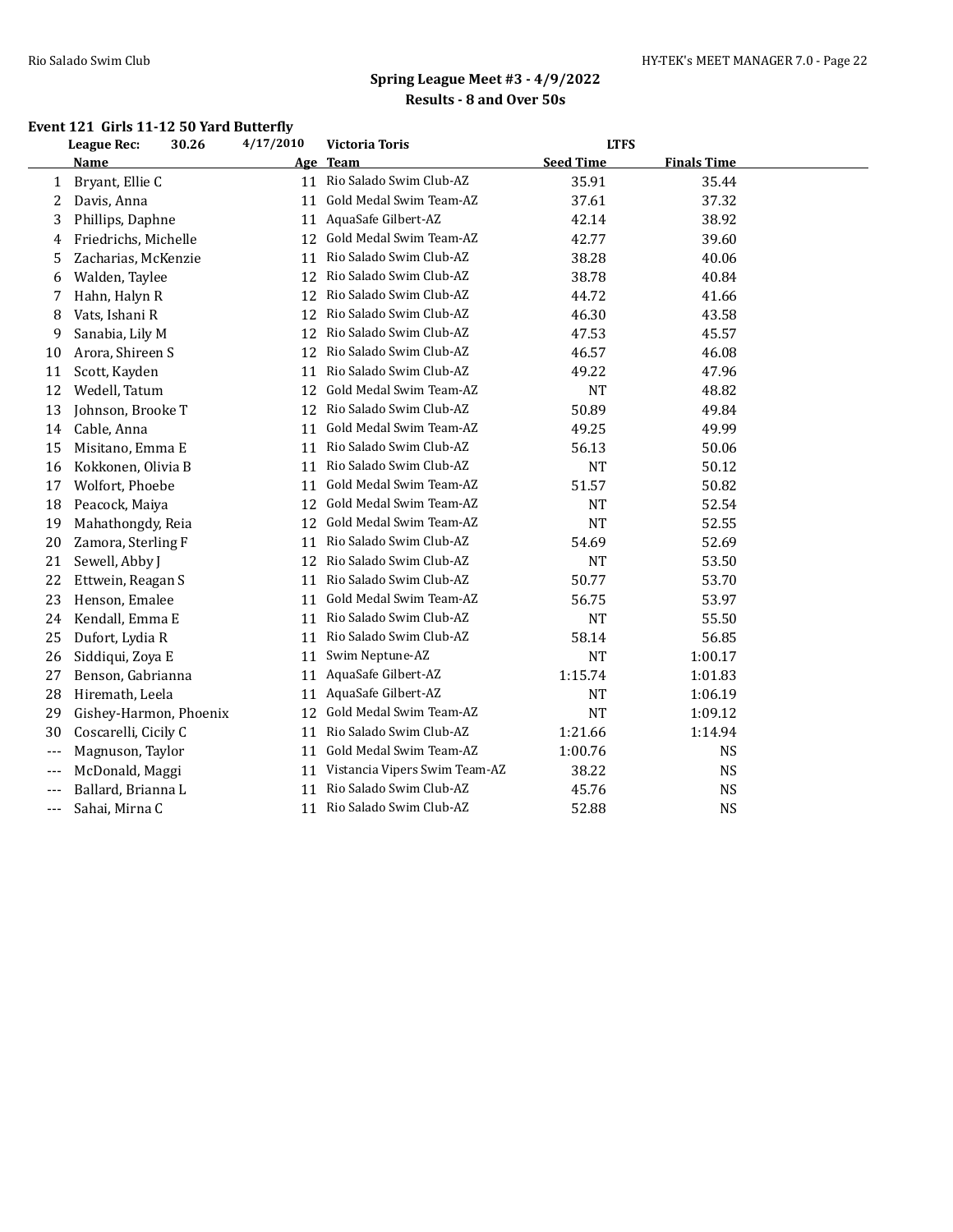## **Event 122 Boys 11-12 50 Yard Butterfly**

|       | <b>League Rec:</b><br>29.87 | 10/27/2018 | <b>Dylan Sategna</b>          | <b>RIOST-AZ</b>  |                    |  |
|-------|-----------------------------|------------|-------------------------------|------------------|--------------------|--|
|       | Name                        | Age        | <b>Team</b>                   | <b>Seed Time</b> | <b>Finals Time</b> |  |
| 1     | Lindley, James              | 12         | Gold Medal Swim Team-AZ       | 33.63            | 32.59              |  |
| 2     | Lopez Anchia, Javier        | 12         | Gold Medal Swim Team-AZ       | 33.30            | 33.26              |  |
| 3     | Niemoth, Elliot D           | 12         | Gold Medal Swim Team-AZ       | 34.28            | 35.31              |  |
| 4     | Boujaou, Ayman              | 12         | Gold Medal Swim Team-AZ       | 46.59            | 37.59              |  |
| 5     | Udar, Ronav                 | 12         | Gold Medal Swim Team-AZ       | 41.00            | 38.40              |  |
| 6     | Mullenaux, Mark A           | 12         | Rio Salado Swim Club-AZ       | 41.10            | 41.03              |  |
| 7     | Myerson, Kiyano             | 12         | Gold Medal Swim Team-AZ       | 44.53            | 43.19              |  |
| 8     | Barnes, Brayden             | 12         | Rio Salado Swim Club-AZ       | 42.09            | 45.38              |  |
| 9     | Chadwick, Corwyn M          | 12         | Rio Salado Swim Club-AZ       | 47.07            | 45.89              |  |
| 10    | Streit, Emerson             | 11         | Gold Medal Swim Team-AZ       | <b>NT</b>        | 46.30              |  |
| 11    | Jones, Henry T              | 12         | Rio Salado Swim Club-AZ       | 49.51            | 47.75              |  |
| 12    | Leybovich, Aaron            | 12         | Gold Medal Swim Team-AZ       | 49.73            | 48.71              |  |
| 13    | Koglmeier, Michael          | 11         | Rio Salado Swim Club-AZ       | <b>NT</b>        | 48.94              |  |
| 14    | Sisco, Bryce E              | 12         | Rio Salado Swim Club-AZ       | 53.84            | 49.70              |  |
| 15    | Cole, Ben R                 | 11         | Rio Salado Swim Club-AZ       | 47.39            | 49.75              |  |
| 16    | Forbes, Carter              | 12         | Gold Medal Swim Team-AZ       | 1:01.89          | 53.41              |  |
| 17    | Goodwill, Mathew P          | 11         | Rio Salado Swim Club-AZ       | 53.43            | 53.66              |  |
| 18    | Cowart, McKay M             | 11         | Rio Salado Swim Club-AZ       | <b>NT</b>        | 58.75              |  |
| 19    | Molinich, Lucas or Luke A   | 11         | Rio Salado Swim Club-AZ       | 1:01.33          | 59.49              |  |
| 20    | Pagazani, Lucas             | 12         | Gold Medal Swim Team-AZ       | <b>NT</b>        | 1:00.39            |  |
| 21    | Nigam, Aviral               | 12         | East Valley Swim Team-AZ      | <b>NT</b>        | 1:03.52            |  |
| 22    | Tappero, William            | 11         | Vistancia Vipers Swim Team-AZ | 58.47            | 1:03.93            |  |
| 23    | Bartlett, Michael           | 11         | Gold Medal Swim Team-AZ       | 1:06.83          | 1:06.17            |  |
| 24    | Dutt, Vishal                | 11         | Gold Medal Swim Team-AZ       | 1:13.38          | 1:09.20            |  |
| 25    | Islam, Rumi                 | 12         | Gold Medal Swim Team-AZ       | <b>NT</b>        | 1:11.69            |  |
| $---$ | Tirumalasetty, Shanmikh     | 11         | Gold Medal Swim Team-AZ       | <b>NT</b>        | <b>NS</b>          |  |
| $---$ | Nonde, Chengelo             | 12         | Gold Medal Swim Team-AZ       | <b>NT</b>        | <b>NS</b>          |  |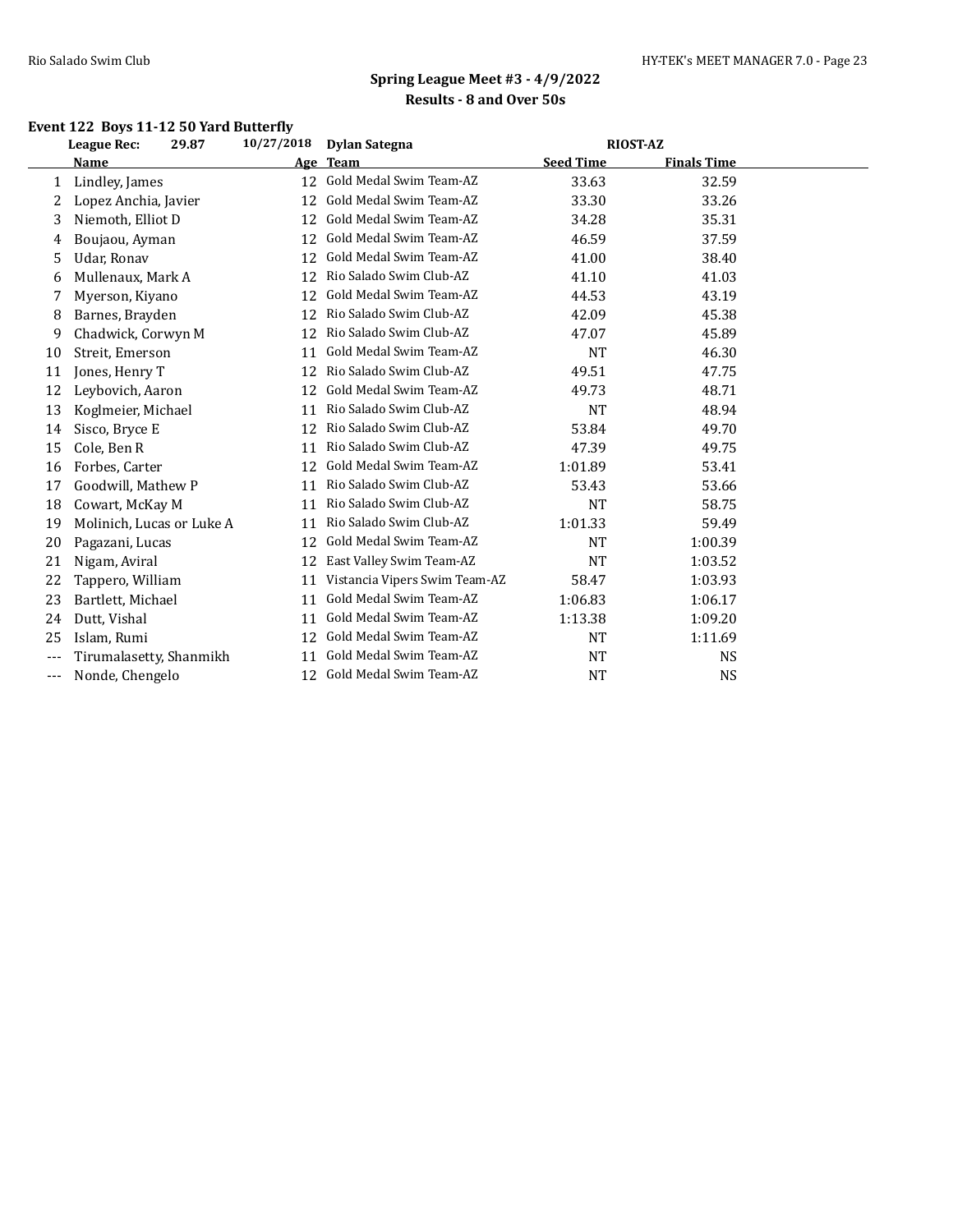## **Event 123 Girls 13 & Over 50 Yard Butterfly**

|       | 35.48<br>League Rec: |  | 3/27/2021 | <b>Kalyn V McLeod</b>   |                  | <b>Gold Medal</b>  |  |
|-------|----------------------|--|-----------|-------------------------|------------------|--------------------|--|
|       | Name                 |  | Age       | <b>Team</b>             | <b>Seed Time</b> | <b>Finals Time</b> |  |
| 1     | McLeod, Kalyn V      |  | 15        | Gold Medal Swim Team-AZ | 34.79            | 32.74              |  |
| 2     | Golubchik, Jamie C   |  | 13        | Swim Neptune-AZ         | 37.92            | 33.93              |  |
| 3     | Lane, Grace M        |  | 13        | Gold Medal Swim Team-AZ | 36.43            | 34.05              |  |
| 4     | Ross, Cailyn         |  | 13        | Gold Medal Swim Team-AZ | 34.66            | 34.66              |  |
| 5     | Nez, Minka L         |  | 13        | Rio Salado Swim Club-AZ | <b>NT</b>        | 37.17              |  |
| 6     | Cowart, Jensen H     |  | 13        | Rio Salado Swim Club-AZ | <b>NT</b>        | 37.29              |  |
|       | Li, Arianna          |  | 13        | Gold Medal Swim Team-AZ | 36.16            | 37.84              |  |
| 8     | Lipp, Megan          |  | 13        | Gold Medal Swim Team-AZ | 38.69            | 38.51              |  |
| 9     | Bartlett, Madison    |  | 13        | Gold Medal Swim Team-AZ | 40.76            | 38.91              |  |
| 10    | Lanigan, Esmeralda   |  | 13        | Gold Medal Swim Team-AZ | 38.08            | 38.94              |  |
| 11    | de Vries, Riley K    |  | 13        | Gold Medal Swim Team-AZ | 37.49            | 39.73              |  |
| 12    | Roldan, Madison      |  | 14        | Gold Medal Swim Team-AZ | 45.74            | 40.93              |  |
| 13    | Fishman, Hannah C    |  | 13        | Gold Medal Swim Team-AZ | 41.21            | 41.11              |  |
| 14    | Waychoff, Charlie J  |  | 13        | Rio Salado Swim Club-AZ | 42.97            | 42.08              |  |
| 15    | Savoy, Hawa K        |  | 13        | Gold Medal Swim Team-AZ | 40.04            | 42.13              |  |
| 16    | Kaur, Sam            |  | 14        | Rio Salado Swim Club-AZ | 47.67            | 43.73              |  |
| 17    | Nunn, Camrynn        |  | 13        | Gold Medal Swim Team-AZ | 46.53            | 44.31              |  |
| 18    | Anderson, Toree      |  | 14        | Gold Medal Swim Team-AZ | 44.30            | 44.49              |  |
| 19    | Knabe, Sophia A      |  | 13        | Rio Salado Swim Club-AZ | 45.84            | 45.11              |  |
| 20    | Deshpande, Shreya    |  | 13        | Gold Medal Swim Team-AZ | 48.75            | 45.70              |  |
| 21    | Porteck, Fiona O     |  | 13        | Rio Salado Swim Club-AZ | 47.90            | 46.94              |  |
| 22    | Sherlin, Mariska A   |  | 13        | Rio Salado Swim Club-AZ | <b>NT</b>        | 47.56              |  |
| 23    | Nevels, Ellie A      |  | 14        | Rio Salado Swim Club-AZ | <b>NT</b>        | 55.82              |  |
| 24    | Stiff, Klarissa C    |  | 15        | Gold Medal Swim Team-AZ | 44.50            | 58.82              |  |
| 25    | Swaim, Layla S       |  | 14        | Rio Salado Swim Club-AZ | 52.69            | 59.65              |  |
| $---$ | Anaya, Jaydan A      |  | 15        | Rio Salado Swim Club-AZ | <b>NT</b>        | <b>NS</b>          |  |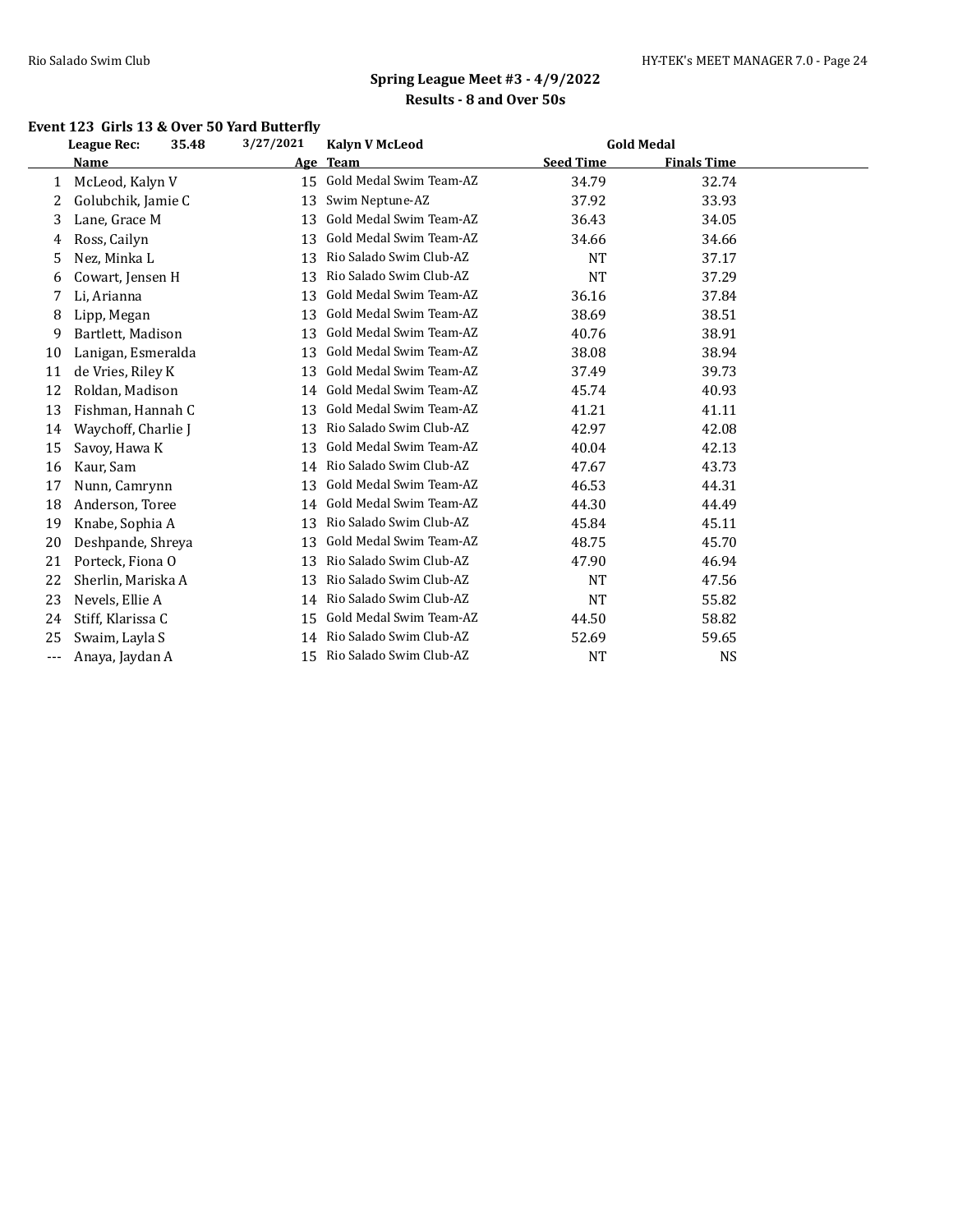## **Event 124 Boys 13 & Over 50 Yard Butterfly**

|     | 28.85<br>League Rec: | 3/27/2021 | Nicholas Parrish        | <b>RIOST-AZ</b>  |                    |  |
|-----|----------------------|-----------|-------------------------|------------------|--------------------|--|
|     | <b>Name</b>          |           | Age Team                | <b>Seed Time</b> | <b>Finals Time</b> |  |
|     | Bolenbaugh, Seth     | 14        | Gold Medal Swim Team-AZ | 35.51            | 32.36              |  |
| 2   | Vo, Donovan T        | 14        | Gold Medal Swim Team-AZ | 37.78            | 35.80              |  |
| 3   | Becki, Tye O         | 13        | Rio Salado Swim Club-AZ | 36.62            | 36.30              |  |
| 4   | Lu, Darwin           | 13        | Gold Medal Swim Team-AZ | 39.25            | 37.23              |  |
| 5   | Harrison, Brayden    | 13        | AquaSafe Scottsdale-NI  | <b>NT</b>        | 38.03              |  |
| 6   | Lair, Max            | 13        | AquaSafe Scottsdale-NI  | NT               | 38.08              |  |
|     | Gutierrez, Joseph    | 14        | AquaSafe Gilbert-AZ     | 36.89            | 38.52              |  |
| 8   | Stockton, Patrick E  | 13        | Rio Salado Swim Club-AZ | <b>NT</b>        | 38.84              |  |
| 9   | Carter, Mason E      | 13        | Rio Salado Swim Club-AZ | 39.53            | 38.94              |  |
| 10  | Werkman, Justin      | 13        | Gold Medal Swim Team-AZ | 45.56            | 41.17              |  |
| 11  | Tyagi, Aditya        | 13        | AquaSafe Scottsdale-NI  | <b>NT</b>        | 43.68              |  |
| 12  | Roldan, Ethan        | 16        | Gold Medal Swim Team-AZ | 44.30            | 43.95              |  |
| 13  | Bui, Kenneth K       | 15        | Gold Medal Swim Team-AZ | <b>NT</b>        | 46.18              |  |
| 14  | Richardson, Alexi    | 13        | Gold Medal Swim Team-AZ | NT               | 46.31              |  |
| --- | Wayland, William A   | 13        | Rio Salado Swim Club-AZ | NT               | <b>NS</b>          |  |
| --- | Anderson, Amir O     | 14        | Rio Salado Swim Club-AZ | 43.58            | <b>NS</b>          |  |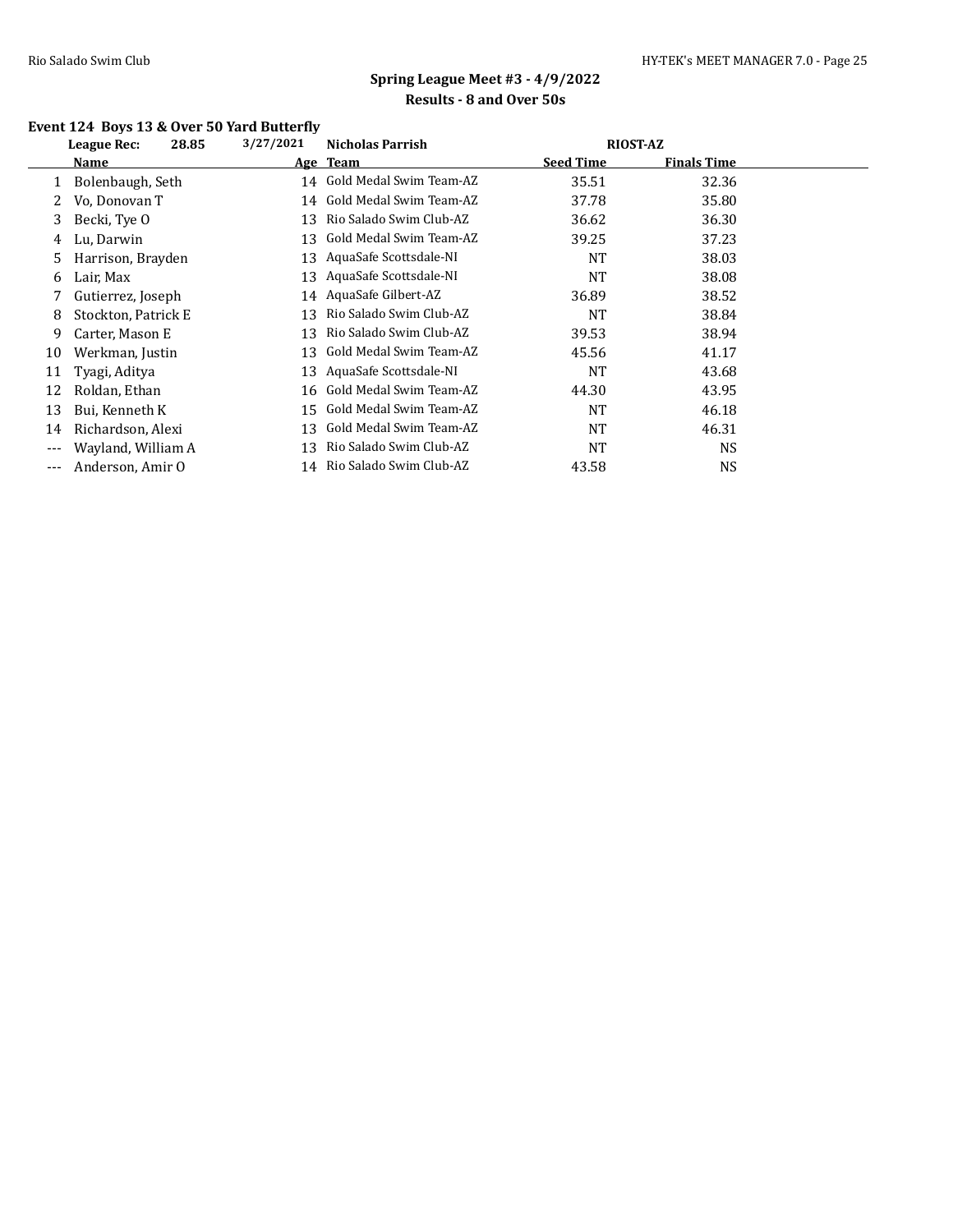### **Event 125 Girls 100 Yard Freestyle**

|     | <b>League Rec:</b><br>1:02.92 | 3/30/2019 | <b>Emily Lunbery</b>       |                  | <b>RIOHA-AZ</b>    |  |
|-----|-------------------------------|-----------|----------------------------|------------------|--------------------|--|
|     | Name                          |           | <u>Age Team</u>            | <b>Seed Time</b> | <b>Finals Time</b> |  |
| 1   | Davis, Anna                   | 11        | Gold Medal Swim Team-AZ    | NT               | 32.64              |  |
| 2   | Ross, Cailyn                  | 13        | Gold Medal Swim Team-AZ    | <b>NT</b>        | 1:06.56            |  |
| 3   | Golubchik, Jamie C            | 13        | Swim Neptune-AZ            | 1:12.16          | 1:09.53            |  |
| 4   | Lanigan, Esmeralda            | 13        | Gold Medal Swim Team-AZ    | <b>NT</b>        | 1:09.76            |  |
| 5   | Cowart, Jensen H              |           | 13 Rio Salado Swim Club-AZ | NT               | 1:11.25            |  |
| 6   | Lane, Grace M                 | 13        | Gold Medal Swim Team-AZ    | NT               | 1:11.91            |  |
| 7   | Lipp, Megan                   | 13        | Gold Medal Swim Team-AZ    | NT               | 1:12.66            |  |
| 8   | Roldan, Madison               | 14        | Gold Medal Swim Team-AZ    | <b>NT</b>        | 1:12.80            |  |
| 9   | Sherman, Toni                 | 14        | Rio Salado Swim Club-AZ    | NT               | 1:13.06            |  |
| 10  | Nez, Minka L                  | 13        | Rio Salado Swim Club-AZ    | NT               | 1:15.56            |  |
| 11  | Savoy, Hawa K                 | 13        | Gold Medal Swim Team-AZ    | NT               | 1:16.52            |  |
| 12  | Fishman, Hannah C             | 13        | Gold Medal Swim Team-AZ    | NT               | 1:16.60            |  |
| 13  | Bartlett, Madison             |           | 13 Gold Medal Swim Team-AZ | NT               | 1:17.72            |  |
| 14  | Zacharias, McKenzie           | 11        | Rio Salado Swim Club-AZ    | 1:16.46          | 1:17.77            |  |
| 15  | Phillips, Daphne              |           | 11 AquaSafe Gilbert-AZ     | <b>NT</b>        | 1:18.30            |  |
| 16  | Anderson, Toree               | 14        | Gold Medal Swim Team-AZ    | <b>NT</b>        | 1:20.31            |  |
| 17  | Hahn, Halyn R                 | 12        | Rio Salado Swim Club-AZ    | 1:26.77          | 1:20.52            |  |
| 18  | Waychoff, Charlie J           |           | 13 Rio Salado Swim Club-AZ | 1:19.88          | 1:22.74            |  |
| 19  | Barkley, Quinn                | 10        | Rio Salado Swim Club-AZ    | 1:24.31          | 1:24.74            |  |
| 20  | Johnson, Brooke T             | 12        | Rio Salado Swim Club-AZ    | 1:33.40          | 1:27.52            |  |
| 21  | Sherlin, Mariska A            | 13        | Rio Salado Swim Club-AZ    | 1:26.74          | 1:28.42            |  |
| 22  | Maldonado, Anna V             | 10        | Rio Salado Swim Club-AZ    | NT               | 1:28.77            |  |
| 23  | McKeown, Esther               | 13        | Rio Salado Swim Club-AZ    | NT               | 1:29.68            |  |
| 24  | Minhas, Baani K               | 10        | Swim Neptune-AZ            | 1:24.95          | 1:30.21            |  |
| 25  | Pence, Presley                | 10        | Rio Salado Swim Club-AZ    | 1:34.69          | 1:31.18            |  |
| 26  | Zamora, Sterling F            | 11        | Rio Salado Swim Club-AZ    | NT               | 1:37.89            |  |
| 27  | Gonzales, Ella                | 9         | Gold Medal Swim Team-AZ    | NT               | 1:38.22            |  |
| 28  | Allen, Neveya                 | 9         | Rio Salado Swim Club-AZ    | 1:43.22          | 1:42.00            |  |
| 29  | Jessop, Kaitlynn              | 9         | Rio Salado Swim Club-AZ    | 1:42.63          | 1:42.01            |  |
| 30  | Ritchie, Rylan                | 9         | Rio Salado Swim Club-AZ    | 1:51.26          | 1:42.21            |  |
| 31  | Henson, Emalee                | 11        | Gold Medal Swim Team-AZ    | NT               | 1:42.51            |  |
| 32  | Sack, Maddie A                | 9         | Rio Salado Swim Club-AZ    | NT               | 1:44.32            |  |
| 33  | Owens, Londyn                 | 9         | Rio Salado Swim Club-AZ    | 1:44.18          | 1:44.95            |  |
| 34  | Swaim, Layla S                |           | 14 Rio Salado Swim Club-AZ | 1:49.01          | 1:45.56            |  |
| 35  | Dorris, Kayli                 | 9         | Rio Salado Swim Club-AZ    | 2:05.75          | 1:49.57            |  |
| 36  | Griffith, Payton A            | 10        | Swim Neptune-AZ            | NT               | 1:49.60            |  |
| 37  | Stanley, Claire               | 11        | Rio Salado Swim Club-AZ    | 1:46.10          | 1:49.97            |  |
| 38  | Turnock, Hannah               | 9         | Gold Medal Swim Team-AZ    | NΤ               | 2:01.92            |  |
| --- | Sahai, Mirna C                |           | 11 Rio Salado Swim Club-AZ | <b>NT</b>        | <b>NS</b>          |  |